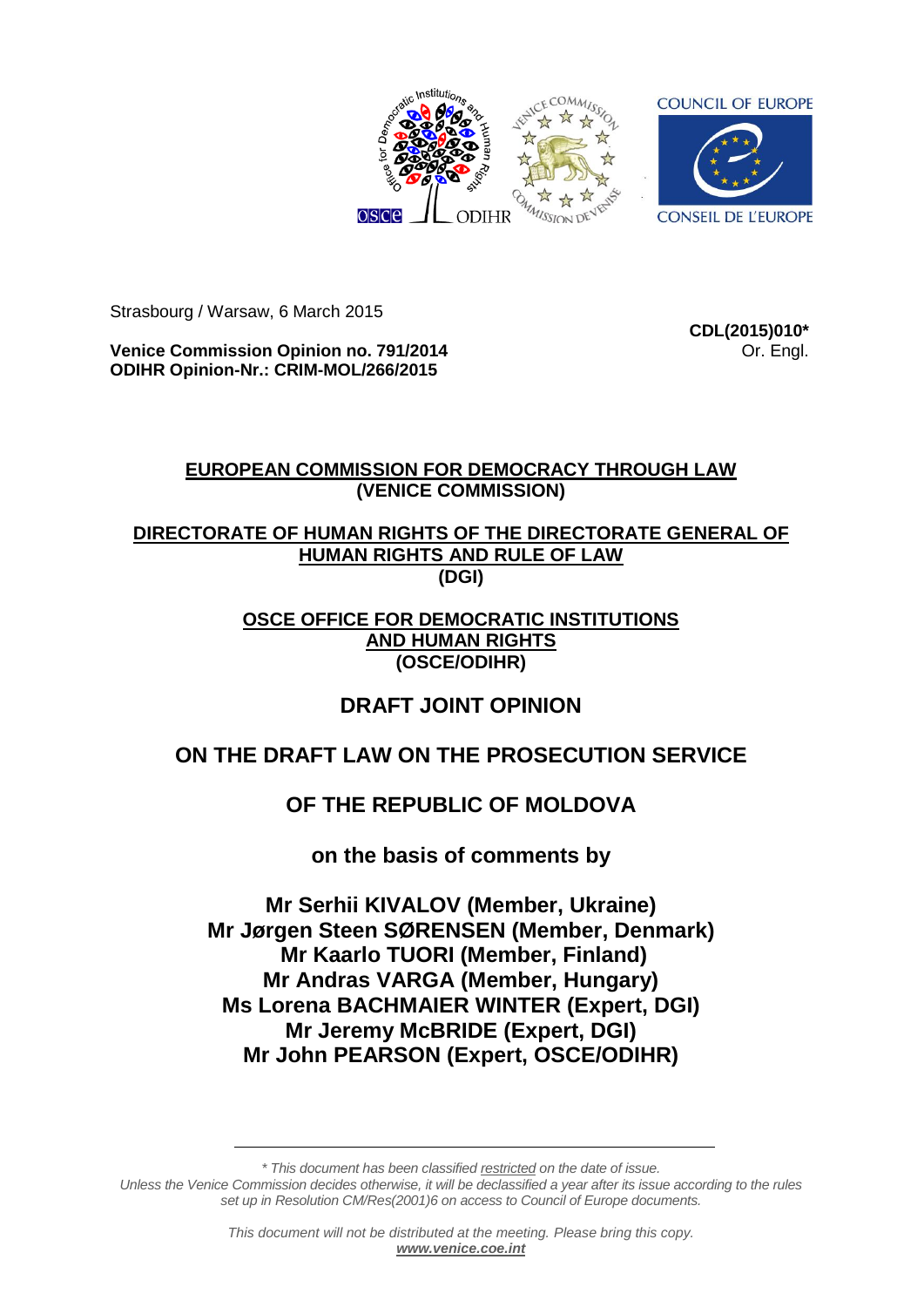# **CONTENTS**

| I.   |                                                                                  |  |
|------|----------------------------------------------------------------------------------|--|
| Ш.   |                                                                                  |  |
| III. |                                                                                  |  |
|      |                                                                                  |  |
| IV.  |                                                                                  |  |
| Α.   |                                                                                  |  |
| В.   | Recommendations contained in the 2008 Venice Commission Opinion 6                |  |
| C.   |                                                                                  |  |
| D.   |                                                                                  |  |
| E.   |                                                                                  |  |
|      | 1.                                                                               |  |
|      | 2.                                                                               |  |
|      | 3.                                                                               |  |
|      | 4.                                                                               |  |
|      | 5.                                                                               |  |
|      | 6.                                                                               |  |
|      | Chapter VII. Incentive measures. Disciplinary and patrimonial liability 24<br>7. |  |
|      | 8.                                                                               |  |
|      | 9.                                                                               |  |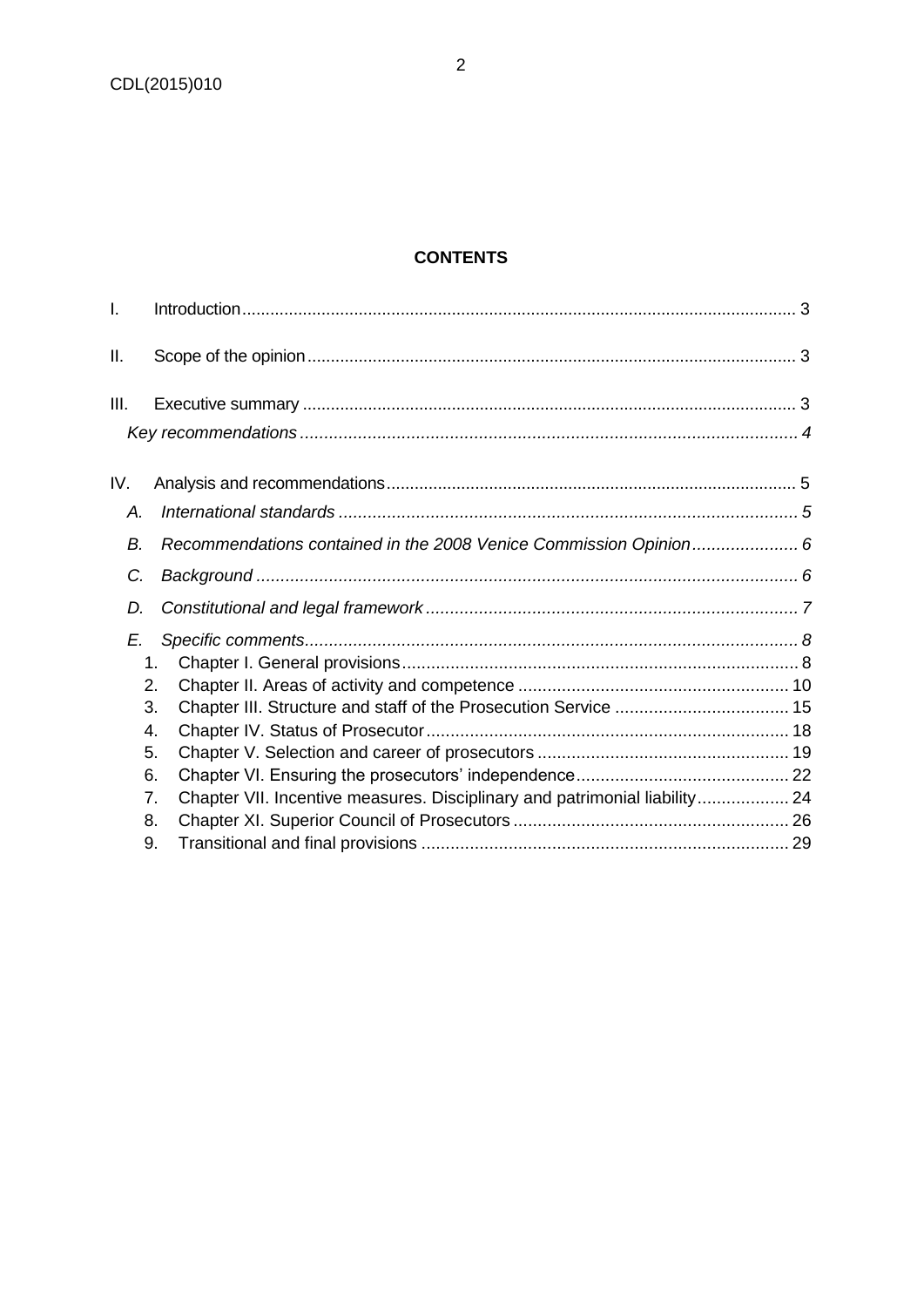# <span id="page-2-0"></span>**I. Introduction**

1. On 18 November and on 19 November 2014 respectively, the Minister of Justice of Moldova sent letters to the Venice Commission and, through the OSCE Mission in Moldova, to the OSCE Office for Democratic Institutions and Human Rights (hereinafter "OSCE/ODIHR"), requesting assistance from both institutions in reviewing the draft Law on the Prosecution Service of the Republic of Moldova (CDL-REF(2014)052), hereinafter the "Draft Law").

2. Both OSCE/ODIHR and the Venice Commission confirmed their willingness to review the draft amendments. Mr Serhii Kivalov, Mr Jørgen Steen Sørensen, Mr Kaarlo Tuori and Mr Andras Varga acted as rapporteurs on behalf of the Venice Commission. Ms Lorena Bachmaier Winter and Mr Jeremy McBride, experts of the Directorate of Human Rights of the Council of Europe's Directorate of Human Rights (DG I) and Mr John Pearson, OSCE/ODIHR expert, also contributed with written comments to the present Opinion.

3. On 5-6 February 2015, a joint delegation of the Venice Commission, DG I and the OSCE/ODIHR visited Chisinau and held meetings with representatives of the authorities (the Ministry of Justice, the Parliament, the General Prosecutor's Office, the Superior Council of Prosecutors) as well as professional associations of prosecutors and lawyers and civil society. The delegation is grateful to the Moldovan authorities and to other stakeholders met for the excellent co-operation during the visit.

4. *The present joint opinion was adopted by the Venice Commission at its … Plenary Session (Venice, … 2014).* 

## <span id="page-2-1"></span>**II. Scope of the opinion**

5. The scope of this Joint Opinion covers only the draft Law, submitted for review. Thus limited, the Joint Opinion does not constitute a full and comprehensive review of the criminal procedure system of Moldova.

6. The Joint Opinion raises key issues and provides indications of areas of concern. In the interests of concision, the Joint Opinion focuses more on problematic areas rather than on the positive aspects of the draft amendments. The ensuing recommendations are based on relevant international human rights and rule of law standards and OSCE commitments, Council of Europe standards, as well as good practices from other OSCE participating States and Council of Europe member states. Where appropriate, they also refer to the relevant recommendations made in previous OSCE/ODIHR-Venice Commission opinions.

7. This Joint Opinion is based on the English translation of the Draft Law provided by the Moldovan authorities. Errors from translation may result.

8. In view of the above, OSCE/ODIHR, the Venice Commission and DG I would like to make mention that this Joint Opinion is without prejudice to any written or oral recommendations or comments on the respective legal acts or related legislation that OSCE/ODIHR and the Venice Commission may deliver in the future.

# <span id="page-2-2"></span>**III. Executive summary**

9. At the outset, OSCE/ODIHR, the Venice Commission and DG I welcome the draft Law, which represents, overall, a substantial improvement of the current Law regulating the operation of the Moldovan Prosecution Service and reflects a genuine effort to modernize the existing legal framework, in line with relevant European standards and best practices. It appears to be of good technical and structural quality, and it deals in detail - although in some cases in a too detailed manner - with many important aspects of the functioning of the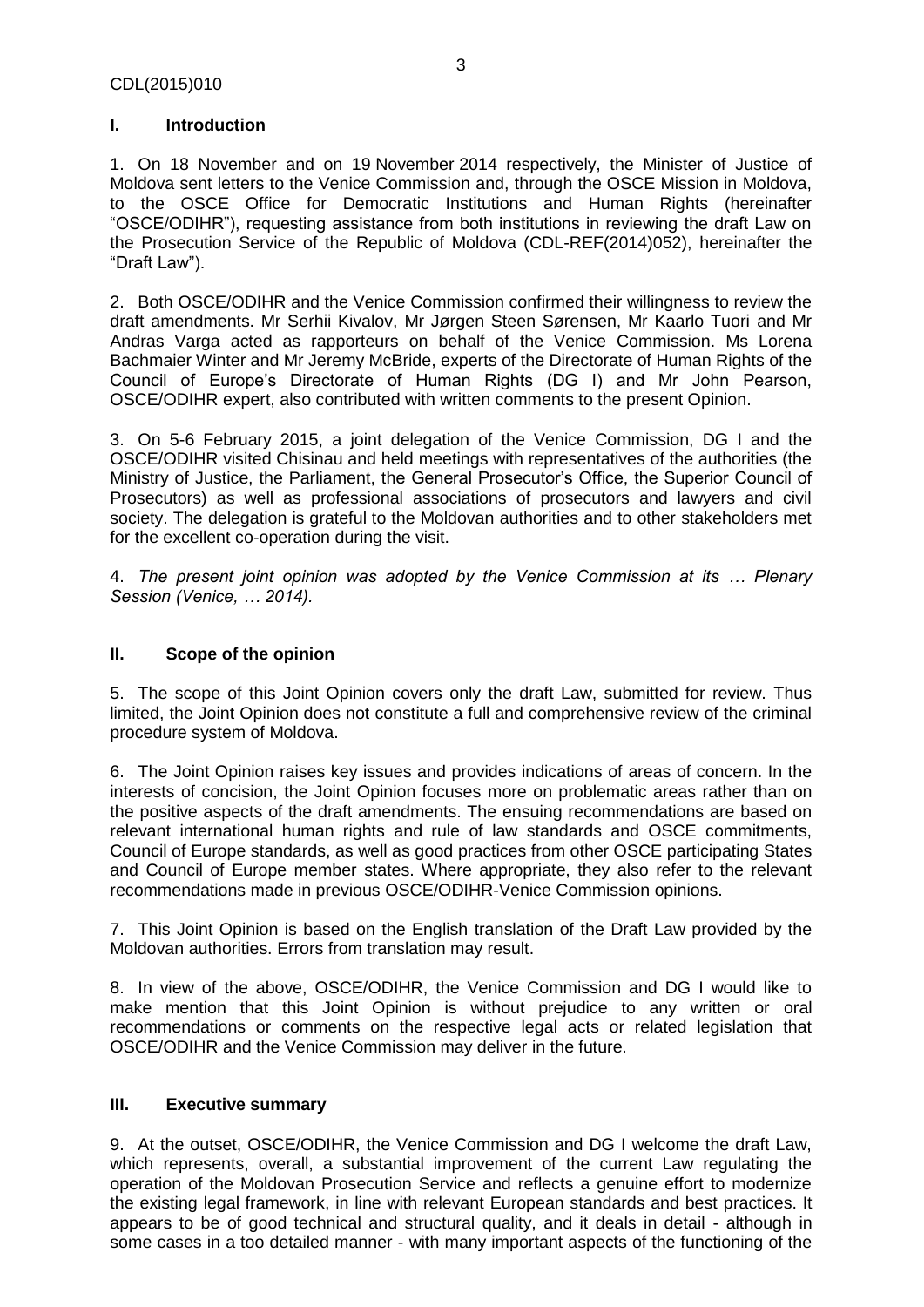Prosecution Service. Many of the proposed changes entail the implementation of recommendations in the 2008 Opinion.

10. The proposed changes concern various steps to secure the autonomy of individual prosecutors and the service's own independence from external influence, the structure of the service and its demilitarisation, the appointment, tenure and removal of the Prosecutor General, the appointment and promotion of other prosecutors, as well as the performance evaluation and the disciplinary procedures.

11. It is particularly positive that the Draft Law proposes a significant reduction of the number of tasks of the Prosecution Service by specifying that provisions not related to the prosecution service's core role, such as its participation in civil cases and the supervision of the compliance with the law, will expire within three years from the entry into force of the Draft Law, thereby providing sufficient time to draft legislation which will transfer these responsibilities to other bodies. This will also allow the Prosecution Service to focus on its core task of criminal prosecution. While it would seem desirable to consider amending the Constitution to define the competences of the Prosecution Service more closely and narrowly, a constitutional amendment does not seem required for the changes envisaged in this regard by the Draft Law.

12. The new procedure for the appointment of the Prosecutor General envisaged by the draft Law is, in the specific circumstances prevailing in the Republic of Moldova, clearly preferable to the current procedure but can, as acknowledged by the Transitional Provisions, enter into force only once the Constitution has been amended. This is a further aspect making it desirable to amend the Constitution.

13. In addition, the emphasis on the independence and neutrality of the prosecution service, improved rules on internal independence, the competitive recruitment of prosecutors and the focus on objective criteria in their performance evaluation, are significant steps to ensure a professional and politically independent prosecution service. Substantial amendments have also been introduced to the provisions concerning the prosecutorial self-administration bodies. In particular, the powers of the Superior Council of Prosecutors have been enhanced.

#### <span id="page-3-0"></span>**Key recommendations**

14. The above-mentioned improvements are welcome. The OSCE/ODIHR, the Venice Commission and DG I, however, suggest the following improvements to the draft Law:

- A. To provide a more precise and narrow delineation of the powers of the Prosecution Service outside of criminal law and for judicial supervision of prosecutors' actions in this area, including during the transitional period, and to consider amending the Constitution with a view to defining the competences of the Prosecution Service more closely and narrowly;
- B. To include more precise provisions on the internal independence of prosecutors and related safeguards (the requirement that individual orders from hierarchically superior prosecutors be reasoned and given in writing, the limitation of the number of levels of hierarchical control over the prosecutor's acts, increased clarity as to the decisional discretion of the prosecutor and who may change his/ her actions or inactions; more precisely defined disciplinary offences and increased guarantees for the impartiality of the disciplinary proceedings);
- C. To include a specific mechanism for the dismissal of the Prosecutor General, distinct from the provisions regulating dismissal of other prosecutors and based on clear conditions and criteria;
- D. To reconsider the proposed provisions with respect to prosecutors in the Autonomous Territorial Unit (ATU) of Gagauzia, which are not compatible with the provisions of organic law on the ATU of Gagauzia. This is problematic not only since such contradictions within the applicable legislation have to be avoided in general but also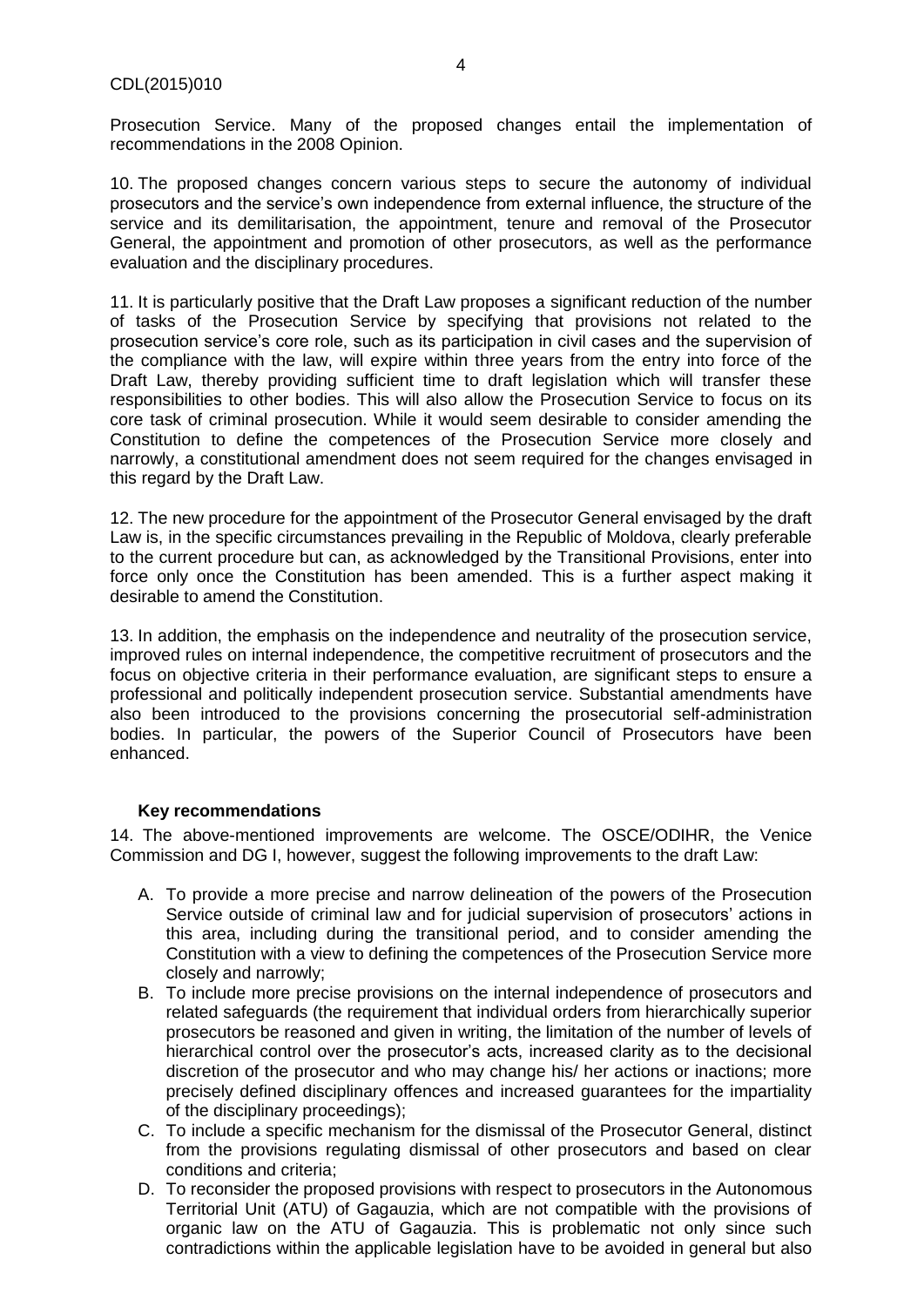since any interference with the status of Gagauzia in the current context raises sensitive issues and would require, if done at all, appropriate consultation of the competent bodies of Gagauzia;

E. To ensure that the Transitional Provisions provide for the appropriate harmonization of the provisions of the Draft Law with those of the Code of Criminal Procedure and any other relevant legislative provisions.

## <span id="page-4-0"></span>**IV. Analysis and recommendations**

### <span id="page-4-1"></span>**A. International standards**

15. The OSCE/ODIHR, DG I and the Venice Commission have examined the Draft Law in the light of the standards of the Council of Europe and of the OSCE that are of relevance to legislation dealing with the operation of public prosecution services, as well as of existing good practices in the field, as available in particular in:

- the European Convention on Human Rights (hereinafter ECHR) and the related case law of the European Court of Human Rights;
- OSCE commitments, such as the 1990 OSCE Copenhagen Document, which provides that "the rules relating to criminal procedure will contain a clear definition of powers in relation to prosecution and the measures preceding and accompanying prosecution"<sup>1</sup> and the 2006 Brussels Declaration on Criminal Justice Systems, which states that "[p]rosecutors should be individuals of integrity and ability, with appropriate training and qualifications; prosecutors should at all times maintain the honour and dignity of their profession and respect the rule of law;" and that "[t]he office of prosecutor should be strictly separated from judicial functions, and prosecutors should respect the independence and the impartiality of judges".<sup>2</sup>
- Recommendation Rec(2000)19 of the Committee of Ministers to member states on the role of public prosecution in the criminal justice system<sup>3</sup>;
- Recommendation CM/Rec(2012)11 of the Committee of Ministers to member states on the role of public prosecutors outside the criminal justice system<sup>4</sup>;
- Recommendation 1604 (2003) on the Role of the Public Prosecutor's Office in a Democratic Society Governed by the Rule of Law of the Parliamentary Assembly of the Council of Europe<sup>5</sup>;
- the Venice Commission's *Report on European Standards as regards the*  Independence of the Judicial System: Part II The Prosecution Service<sup>6</sup> (hereinafter "Report on the Prosecution Service") and related Venice Commission opinions;
- the European Guidelines on Ethics and Conduct for Public Prosecutors ("the Budapest Guidelines") adopted by the Conference of Prosecutors General of Europe<sup>7</sup>;
- the Opinion No. 3(2008) of the Consultative Council of European Prosecutors on 'The Role of Prosecution Services Outside the Criminal Law Field<sup>18</sup>;
- the Opinion No.12 (2009) of the Consultative Council of European Judges (CCJE) and Opinion No.4 (2009) of the Consultative Council of European Prosecutors (CCPE) on "Judges and prosecutors in a democratic society" ('the Bordeaux  $Declaration'$ <sup>9</sup>.

l

OSCE Copenhagen Document (1990), par 5.14.

<sup>2</sup> 2006 Brussels Declaration on Criminal Justice Systems (MC.DOC/4/06).

<sup>3</sup> Adopted on 6 October 2000.

<sup>4</sup> Adopted on 19 September 2012.

<sup>5</sup> Adopted on 27 May 2003.

<sup>6</sup> CDL-AD(2010)040, Venice, 17-18 December 2010).

<sup>7</sup> On 31 May 2005; CPGE (2005)05.

<sup>8</sup> CCPE(2008)3, adopted 15-17 October 2008.

<sup>9</sup> CM(2009)192, 15 December 2009.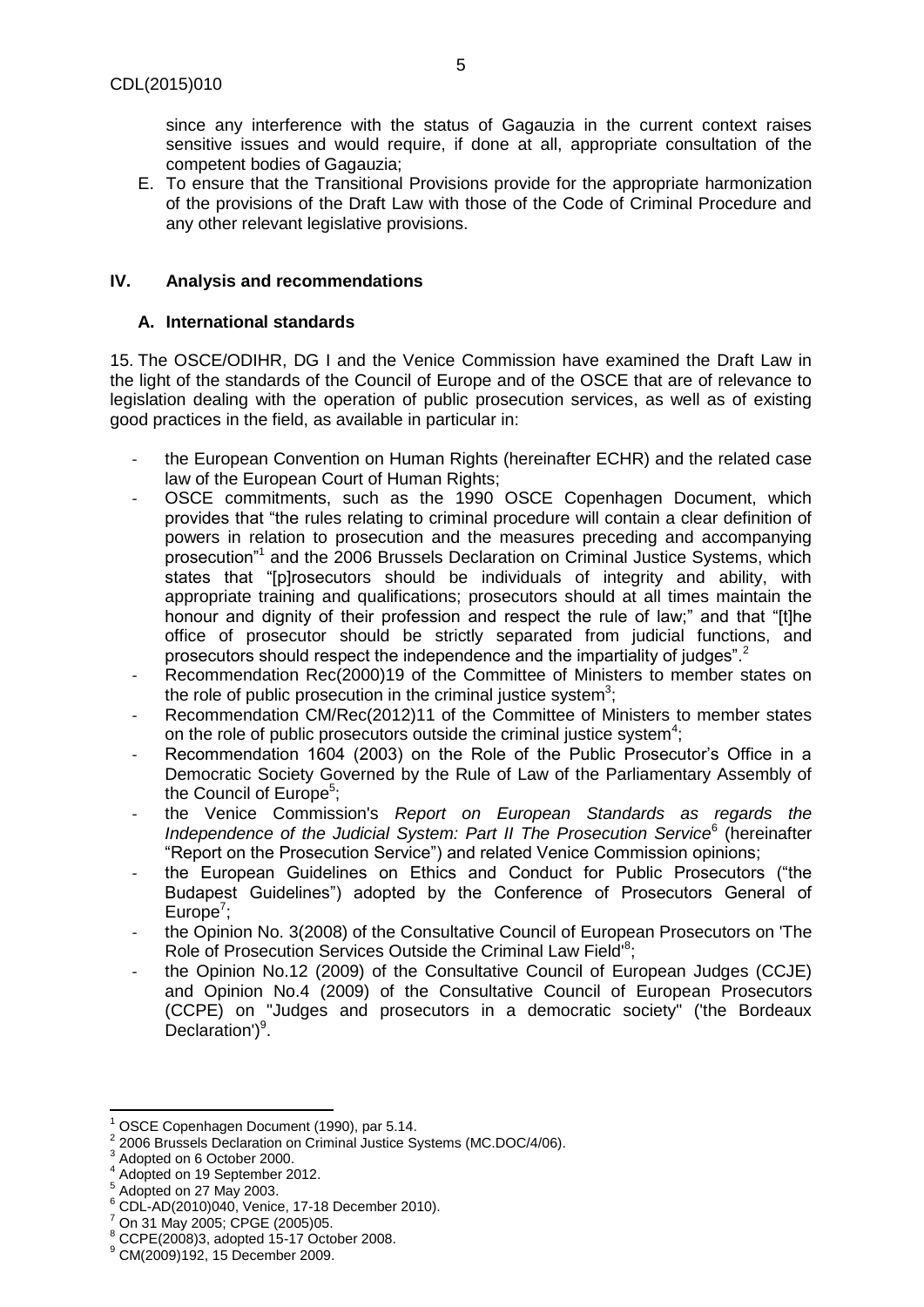# <span id="page-5-0"></span>**B. Background**

16. Since becoming independent in 1991, the Republic of Moldova has undertaken a number of reforms in an attempt to reform the Soviet type justice system then in place with a view to modernising it and bringing this system in compliance with European and international standards. The most recent reform to the Public Prosecution Service was in 2008.

17. In 2008 the Venice Commission provided an assessment<sup>10</sup> (hereinafter "the 2008 Opinion") of a draft law which was subsequently adopted, with some revisions, as the current Law on the Public Prosecutor's Service of Moldova in 2008<sup>11</sup> (hereinafter "the current Law"). An expert assessment of the current Law was prepared for the Council of Europe and the European Union in 2009 ('the 2009 Assessment').<sup>12</sup>

18. The Draft Law under examination has been prepared by a working group of the Ministry of Justice and the Public Prosecution Service of the Republic of Moldova, pursuant to the *Justice Sector Reform Strategy for 2011-2016* ('the Strategy'), adopted by the Parliament of Moldova on 25 November 2011. Prior to preparing the Draft Law, the working group had elaborated a concept paper ('the Concept Paper')<sup>13</sup> setting out its position on developing legislation aimed at implementing the reform of the Prosecution Service, as enshrined in the Strategy.

19. As indicated in the Concept Paper, the adoption of the Strategy reflects the recognition by the State "of many problems affecting the activity of the system of entities of the Prosecutor's Office" with a need for interventions aimed at:

- enhancing the procedural independence of prosecutors;
- ensuring the specialization of prosecutors in specific cases and examining the possibility for the functioning of specialized Prosecutor's Offices;
- establishing certain criteria and clear and transparent procedure for selecting, appointing, and promoting prosecutors;
- reviewing the procedure of appointing the Prosecutor General;
- reviewing the rules on the liability of prosecutors;
- capacity building of the Superior Council of Prosecutors  $(SCP)^{14}$ .

20. The general objective of the Strategy - as well as the Concept Paper and subsequently, of the current Draft Law - was to build a justice sector that is accessible, efficient, independent, transparent, professional, and responsible towards society, while complying with European standards, ensuring the rule of law and the observance of human rights, and contributing to ensuring the trust of society into the administration of justice<sup>15</sup>.

# **C. Recommendations contained in the 2008 Venice Commission Opinion**

21. In its 2008 Opinion, despite its overall positive assessment of the then draft law, the Venice Commission pointed to one major outstanding problem, namely, the need to clarify to what extent the individual prosecutor has autonomy in decision-making or is subject to hierarchical control. In particular, it recommended that the law should clearly specify under which circumstances the prosecutor's autonomy can be overridden by a senior prosecutor<sup>16</sup>.

22. With respect to the definition of the function of the prosecutor's office in the draft law, in terms that were almost identical to Article 124 of the Constitution, the Commission made the following comment: "*The text of the Constitution and the new provision of Article 1 of the draft law can on the face of it be understood in either of two ways. On the one hand, it may* 

 $\overline{\phantom{a}}$ <sup>10</sup> Opinion on the Draft Law on the Public Prosecutor's Service of Moldova, 13-14 June 2008, CDL-AD(2008)019.

 $11$  Law nr. 294-XVI of 25.12.2008.

<sup>12</sup> *Assessment report on the new Law on the Public Prosecution Service of the Republic of Moldova*, (DGHL  $(2009)$  13, 27 July 2009).

<sup>13</sup> *Concept on Reforming the Prosecution Service*, November 2013.

<sup>14</sup> *Ibid*.

<sup>&</sup>lt;sup>15</sup> The Concept Paper, p. 2.

<sup>&</sup>lt;sup>16</sup> Paragraph 71.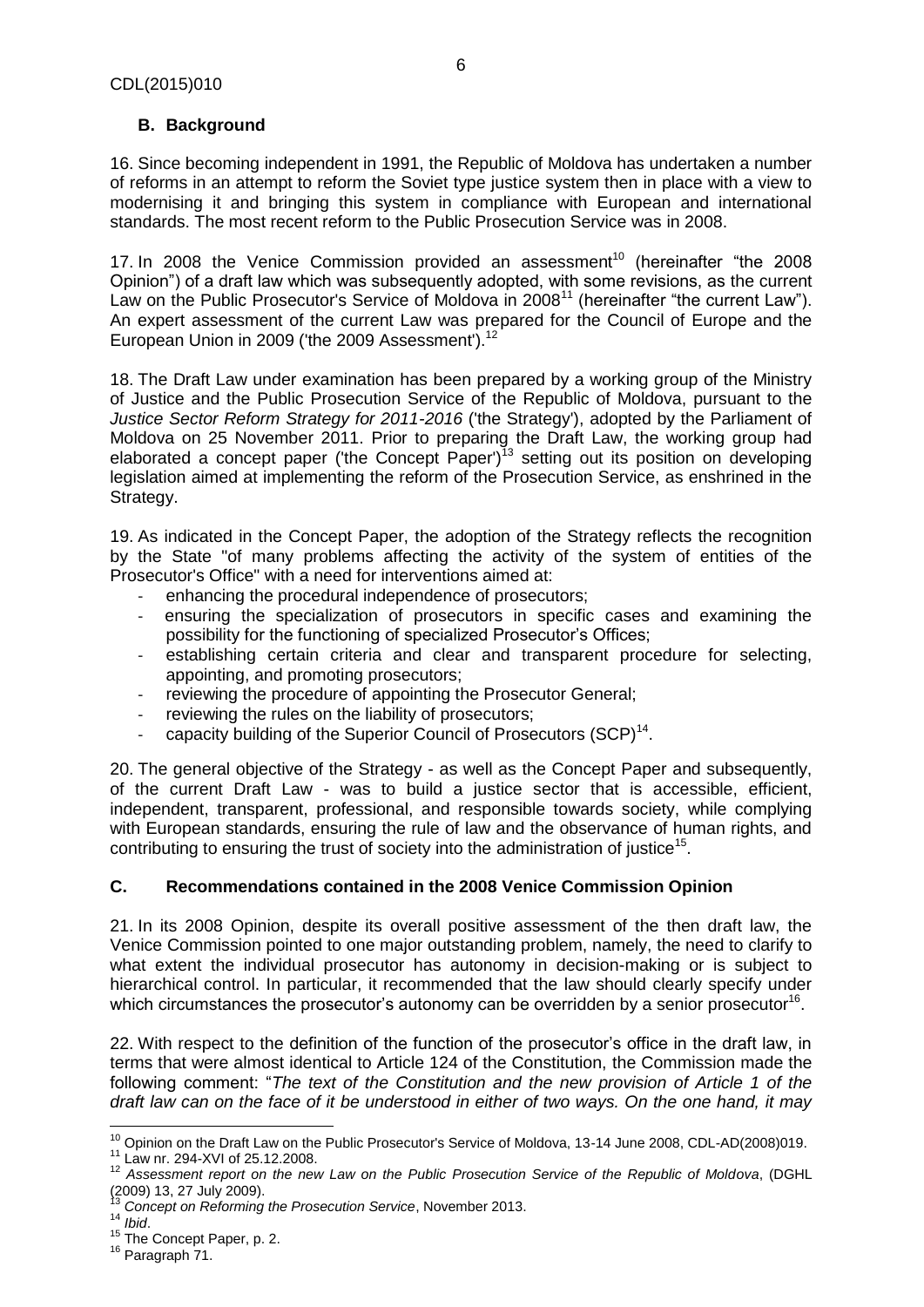*be that the reference to representing the general interests of society and protecting law and order is intended to confer a discrete function on the prosecutor's office over and above the business of criminal prosecution. On the other hand, it may be that the correct interpretation is merely that in conducting criminal prosecution the Prosecution Service is to represent the general interests of society and protect law and order. On the whole, it seems that the former interpretation is the correct one since the existing Prosecution Service in Moldova continues to exercise certain* prokuratura*-style functions and in the absence of anything in the draft text to indicate that this is to change one can only assume that this will continue to be the case. If indeed this change represents a retreat from the earlier proposal to confine the prosecutor's office to the function of criminal prosecution this would be a substantial disimprovement in the proposal. The obvious solution to this problem is an amendment to Article 124 of the Constitution<sup>17</sup>***."**

23. To help improve the draft law, the Venice Commission also formulated the following findings and recommendations:

*"• Any "supervisory role" of the prosecutor should be limited to making an appeal in cases where he or she is a party to the proceedings.* 

*• The choice between the opportunity principle and the legality principle should be clearly specified.* 

*• The powers of Article 6 to request information and to inspect premises are too far reaching and should be made dependent on a decision by a judge.* 

*• The powers of the prosecutor to secure the protection of the rights, freedoms and interests of juveniles, elderly or disabled persons, or persons who due to their state of health are unable to take proceedings should at most be subsidiary only.* 

*• For the appointment of prosecutors, there are a number of options which could include the Superior Council simply giving an opinion on the suitability of all the candidates or alternatively ranking them in order of preference.* 

*• A recommendation for appointment of a prosecutor should come from the Prosecutor General with the Superior Council having the right to refuse to appoint a person but only for good reason. This would require an amendment to Article 125(2) of the Constitution.* 

*• It would be appropriate that there be an assessment of the performance of prosecutors at intervals much closer than five years.* 

*• The promotion of prosecutors requires a greater degree of objective transparency such as recommendations of suitability by an appropriate board. This should not be left to the sole discretion of an immediate superior.* 

*• The disciplinary criterion of "unequal interpretation or application of legislation" is dangerously vague and could be used to exert pressure on a prosecutor.* 

*• There should be personal liability on prosecutors only if they have acted in bad faith or in some very improper manner.* 

*• Two members of civil society are elected by the Board. It would be preferable to have them elected by Parliament."*

#### <span id="page-6-0"></span>**D. Constitutional and legal framework**

24. At present, the organization and activity of the Prosecution Service in the Republic of Moldova is regulated by the Constitution of the Republic, Law No.294-XVI of 25 December 2008 "On the Public Prosecutor's Service of the Republic of Moldova" (in force since 17 March 2009, having replaced the now void Law On the Public Prosecutor's Service No.118- XV of 14 March 1993) and the Criminal Procedure Code (hereinafter CPC). Lesser but important components of prosecutorial functions and powers are regulated by Law No.59 of 29 March 2012 "On the Special Investigation", and Law No. 320 of 27 December 2012 "On the Functioning of Police and Status of Police Officer" as well as the Civil Procedure Code.

 $\overline{\phantom{a}}$ <sup>17</sup> *Ibid.*, paragraph 12.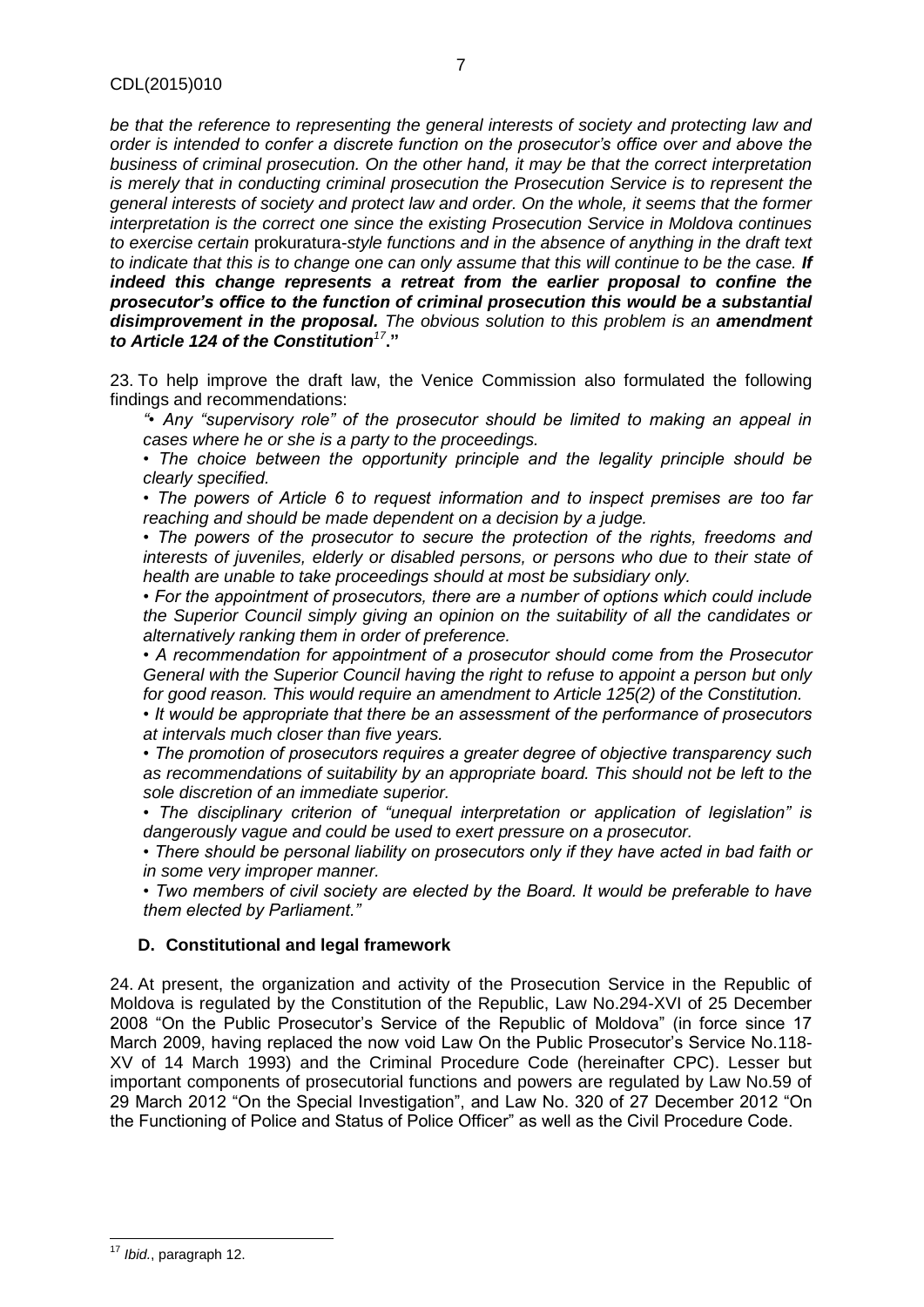25. The constitutional framework for the mandate, powers and operation of the Prosecution Service is to be found in Articles 124<sup>18</sup> and 125<sup>19</sup> of the Constitution.

26. As stipulated by the current Law (Article 1), the Prosecution Service of the Republic of Moldova is an autonomous office within the judicial authority which, subject to its powers and competence, represents general interests of society and protects law and order and rights and freedoms of citizens, manages criminal prosecution and conducts it, and represents the prosecution at the court of law, in accordance with appropriate law.

27. Also, special circumstances of the Republic of Moldova, as set out in Article 111 of its Constitution and Articles 21 and 27 of its organic Law on Special Legal Status of Gagauzia  $(Gaqauz-Yeri)<sup>20</sup>$  (hereinafter "the Law on Gagauzia"), need to be taken into account when assessing the adoption of structural changes of the Prosecution Service. According to Article 21.1 of the Law on Gagauzia, "*the Prosecution Service of Gagauzia operates in accordance with the Law on the Prosecution Service of the Republic of Moldova (unless otherwise provided by the present law)*".

# <span id="page-7-1"></span><span id="page-7-0"></span>**E. Specific comments**

# **1. Chapter I. General provisions**

# **Institutional position and role of the Prosecution Service**

28. The *Recommendation (2000)19 of the Committee of Ministers on the Role of public prosecution in the criminal justice system* allows for a plurality of models of the Prosecution Service. According to Article 1 of the Draft Law, the choice of the Republic of Moldova is for an "*autonomous public institution within the judiciary*", separate from the executive and the legislative.

29. In line with this, Article 3.3, referring to the principle of "Prosecution Service' independence" specifies that this "*excludes the possibility of Prosecution Service´s subordination to legislative and executive authority, as well as influence and interference from other state bodies and authorities […]*". Although this is not inconsistent with Recommendation Rec(2000)19 $^{21}$ , a clearer distinction - as was pointed out in the 2008 Opinion<sup>22</sup> - should be made between courts of law and the branch of the judiciary exercising powers of prosecution. While the term "autonomous" appears to indicate that the Prosecution Service is also independent of other branches of the judiciary, it is recommended that the "*independence"* of the Prosecution Service from the judiciary and vice versa be made more explicit*.*

 $\overline{a}$ <sup>18</sup> *"(1) The Office of the Prosecutor represents the general interests of the society and defends rule of law and the rights and liberties of the citizens, it also supervises and exercises, according to the law, the criminal prosecution and brings the accusation in the courts of law.* 

*<sup>(2)</sup> The public prosecution system includes the General Prosecutor's Office, territorial and specialised prosecution offices.* 

*<sup>(3)</sup> The structure, scope of competence and the manner of operation of the prosecution offices shall be provided for by law."*

<sup>19</sup> *"(1) The Prosecutor General shall be appointed by the Parliament following the proposal submitted by the President of the Parliament.* 

*<sup>(2)</sup> The hierarchically inferior prosecutors are designated by the Prosecutor General and are subordinated to the latter.* 

*<sup>(3)</sup> Term of office of the prosecutor is 5 years.* 

*<sup>(4)</sup> The office of prosecutor is incompatible with any other public or private remunerated position, except for didactic and scientific activity.* 

*<sup>(5)</sup> In exercising their mandate, the prosecutors shall abide only by the law."*

<sup>&</sup>lt;sup>20</sup>Law n° 344 of 23.12.1994, (which may be amended based on the vote of three fifths of the elected Parliament members).

 $21$ See paragraphs 17-20.

 $^{22}$ Paragraphs 6 and 13.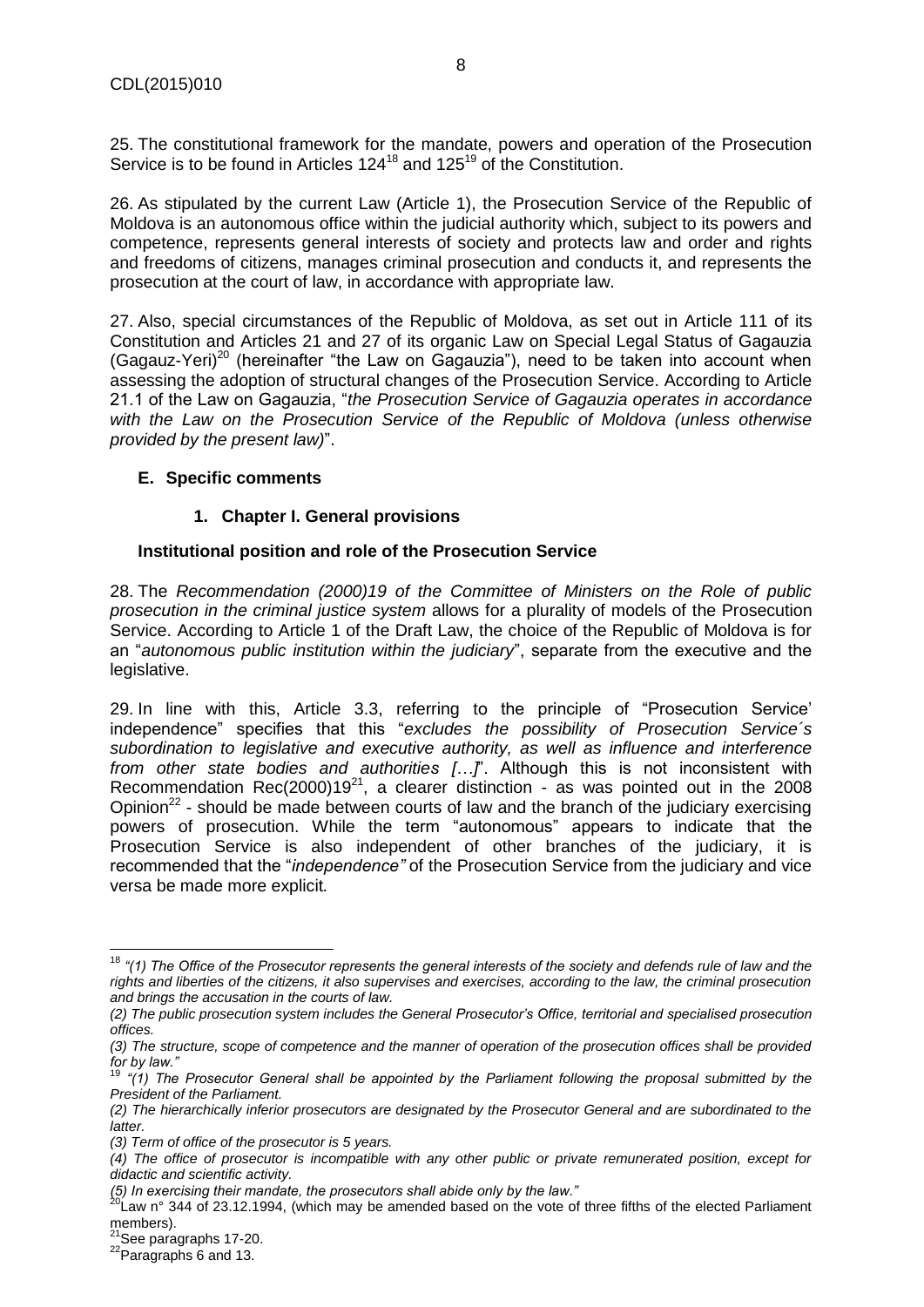30. Article 1 refers to the Prosecution Service protecting the "*legitimate rights and interests of the person, society and state*", following in somewhat broader terms the formulation used in Article 124.1 of the Constitution<sup>23</sup>. The formulation used in the current Law - which is even closer to that in the Constitution - was a matter of concern in the 2008 Opinion<sup>24</sup> since it was seen as potentially entailing the risk of being interpreted in a broad way so as to encompass the general supervision powers of the old Soviet *prokuratura* model.

31. Undoubtedly, the present provision, without the adjective "general" before "interests of society" and the specification that this representative function is "within the limits of its powers and competences", read in conjunction with other provisions the Draft Law<sup>25</sup>, is an improvement: the role of the Prosecution Service is more clearly focused on criminal justice functions, thereby meeting some of the past concerns. At the same time, the proposed wording remains somewhat vague and seems to still allow for a broad interpretation of the functions of the prosecutorial service, especially if this provision is read in the light of Articles 5 and 7 on prosecutors' powers in representing the public interest. It is recommended to redraft Article 1 in more specific terms and to focus the wording on the core role of the Prosecution Service, which is to conduct criminal prosecution (for prosecutorial powers outside the scope of criminal prosecution see comments on Articles 5 and 7 below).

# **The principle of legality**

32. Article 3.1 states that the Prosecution Service operates based on the "principle of legality". It is not entirely clear whether this is simply a general statement to specify that the Prosecution Service operates in accordance with the law or whether the "principle of legality" (requiring prosecution in all cases where the elements of a crime are fulfilled) as opposed to the "principle of opportunity" (leaving some discretion as to the need to prosecute to the prosecuting authority) and thus regulates a fundamental substantial issue of criminal procedure law. Although Article 34.1.d, which mentions the prosecutor's discretion in decision-making, seems to confirm that the opportunity principle applies, this fundamental distinction should be more clearly specified, and, if the principle of opportunity is to be applied, the rights of victims, including remedies for decisions not to prosecute, should be provided for.

#### **The principle of procedural independence**

33. Article 3.3 states that: "*[t]he principle of Prosecution Service' independence requires its political neutrality and excludes the possibility of Prosecution Service' subordination to legislative and executive authority, as well as of influence or interference from other state bodies and authorities in the Prosecution Service' activity*". This is a clear statement which, with the inclusion of principle of the 'political neutrality' of the Prosecution Service (absent from the current Law), is of particular significance for the approach that underlies the Draft Law. However, it is suggested to exclude influence and interference from any source and not just from state bodies and authorities.

34. At the same time, Article 12 of the Draft Law establishes the authority of the Prosecutor General as hierarchically superior to all prosecutors, thus empowering him/her to manage, control, organize and co-ordinate the activity of territorial and specialized prosecutorial organs (Article 12.1 and Article 12.2.a). In addition, for the actual operation of the system, Article 14 sets out the "*administrative hierarchy of the positions of prosecutors*" and Article 15 the "*procedural hierarchy of prosecutors*". The hierarchy principle is confirmed by Article 3.6 enabling the hierarchical revision of prosecutorial work.

 $24$  Paragraphs 7-12 of the 2008 Opinion of 2008.

 $\overline{\phantom{a}}$ 

<sup>&</sup>lt;sup>23</sup> "The Office of the Prosecutor represents the general interests of the society and defends rule of law and the *rights and liberties of the citizens, it also supervises and exercises, according to the law, the criminal prosecution and brings the accusation in the courts of law*".

<sup>25</sup> See Article 5 (l): "Prosecution *service:[…] l) represents the public's interests in cases established by this Law*".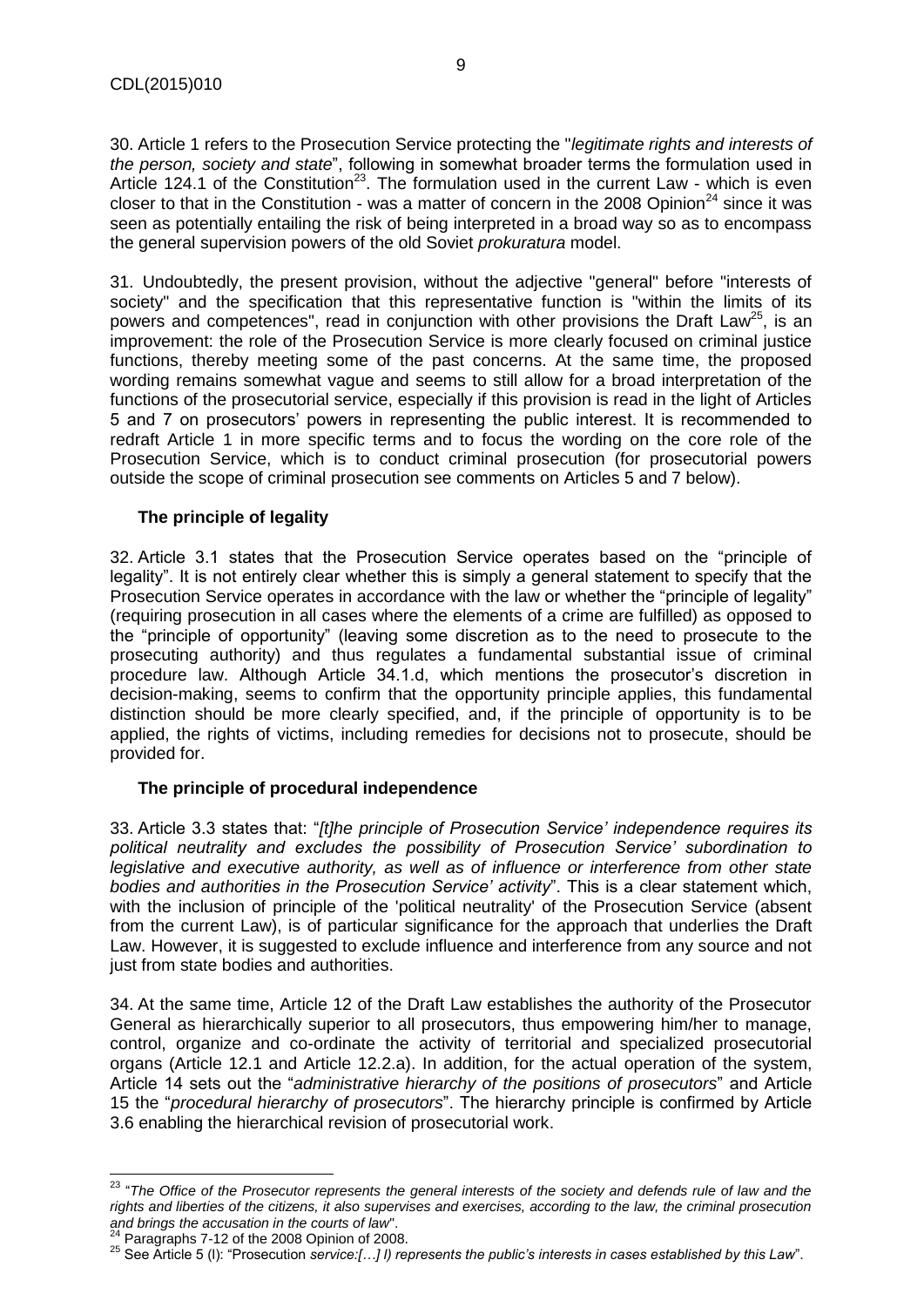35. According to earlier opinions of the Venice Commission on the matter, the two principles mentioned - procedural independence and procedural hierarchy - are not mutually exclusive in their application, but have to be applied in a concerted and harmonious way. As stated in the Report on the Prosecution Service, "…*there is an essential difference as to how the concept of independence or autonomy is perceived when applied to judges as opposed to the prosecutor's office. … the independence or autonomy of the prosecutor's office is not as categorical in nature as that of the courts*".<sup>26</sup> While the basic provisions of the Draft Law generally fit into that concept, the Draft Law does not provide sufficiently clear guidance on how these two principles should be harmonized in practice (see comments under specific articles).

#### **Hierarchical control**

36. It is welcomed that the Draft Law removes the unequivocal hierarchical administrative control, currently provided by the Article 2.5 of the current Law, whereby "*internal hierarchical control and judicial control are principles that ensure the exercise by [the] hierarchically superior prosecutor of the right to verify the correctness and legality of the activity and decisions adopted by [the] hierarchically inferior prosecutor, as well as the possibility of contesting the prosecutor's decisions and actions of procedural character with a court of law*". Instead, Article 3.6 of the Draft Law provides that the prosecutor's work "*may be subject to review from the superior prosecutor and the court",* in accordance with the Draft Law and the Code of Criminal Procedure.

37. However, with its overly abstract character, the new formula in Article 3.6 may be seen as contradicting the guarantees laid down in Article 3.4 for the "procedural independence" of the prosecutor: "*Prosecutor operates under the principles of lawfulness, reasonableness and procedural independence, which enables him/her to take independently and unipersonally decisions on cases s/he examines*." Although some guidance on how the superior prosecutor may review the prosecutor's work can be found in Article 15 on the procedural hierarchy of prosecutors, Article 3.6 should be made more specific, including by making clearer references to other relevant provisions of the Draft Law and of the Code of Criminal Procedure.

38. More generally, it is essential to ensure that, read in conjunction, the provisions of the two acts ("this law and the Code of Criminal Procedure") and any other relevant legislative provisions, clearly delineate and circumscribe the hierarchical control in question. It is important for prosecutors that the law provides clear rules as to when and by whom such revision may be done (any superior prosecutor or only the immediate supervisor), and on what grounds and under what conditions. Moreover, the extent to which the superior prosecutor may review the work of subordinates should likewise be specified (see also comments on Article 15 of the Draft Law).

# **2. Chapter II. Areas of activity and competence**

#### <span id="page-9-0"></span>**Functions of the Prosecution Service outside the criminal field - general considerations**

39. As previously indicated, Article 1 of the Draft Law sets out that the Prosecution Service is "*an autonomous public institution within the judiciary, which, within the limits of its powers and competences, contributes to the rule of law, justice enforcement, protection of legitimate rights and interests of person, society and state*". This provision, which seems to allow for both a narrow and a broad interpretation (so as to encompass the old model of general supervision powers) of the functions of the prosecutorial service, should be read in conjunction with Article 5, which provides the list of functions of the Prosecution Service, Article 6 on rights and obligations of the prosecutor in performing his or her functions and

 $\overline{\phantom{a}}$  $^{26}$  CDL-AD(2010)040, paragraph 28.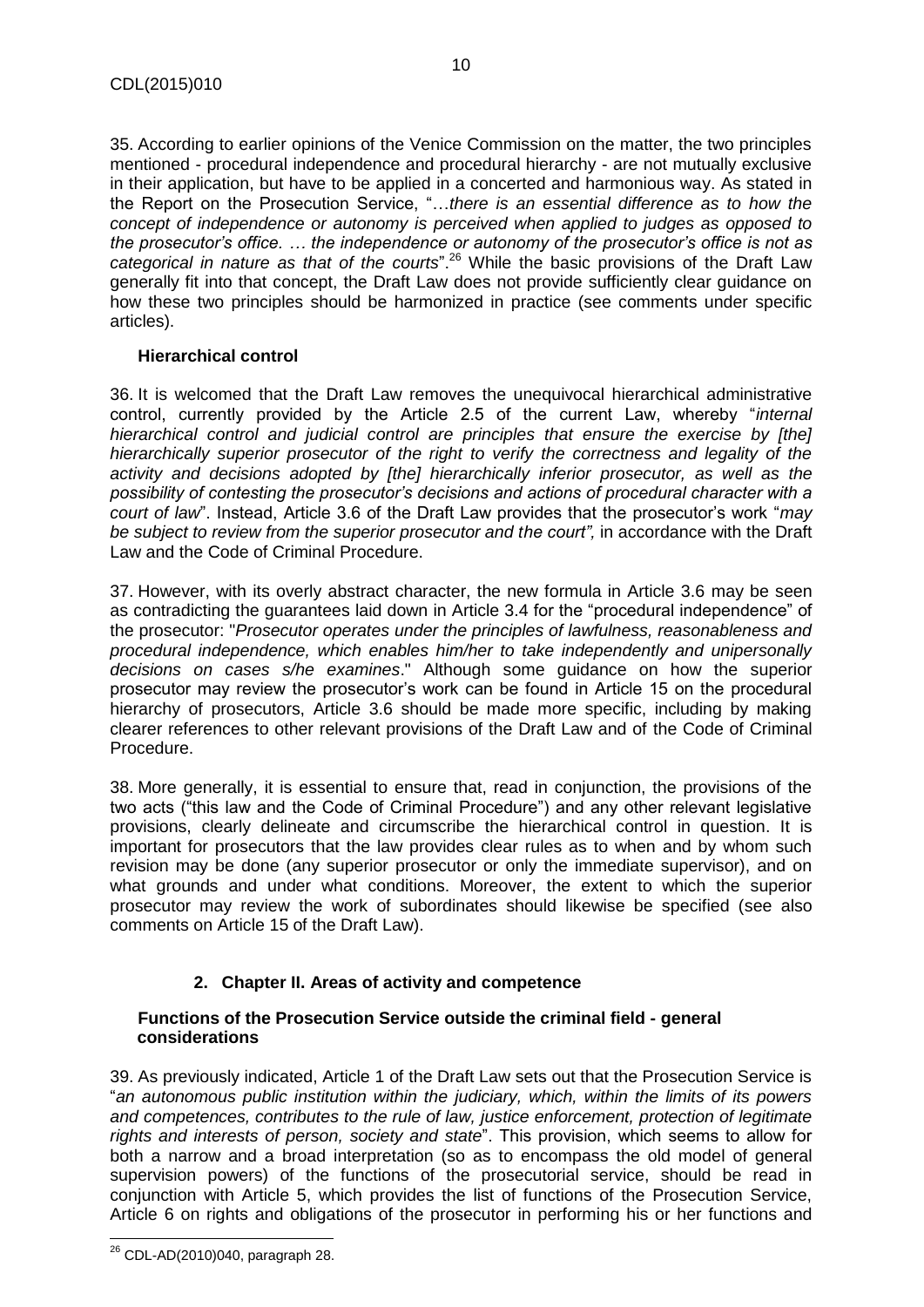Article 7 regulating the prosecutors' powers in representing the public interest (see specific comments below).

40. Article 5, in addition to functions related to the primary role of the Prosecution Service criminal prosecution -, retains functions exceeding this area, although the scope of these functions has been reduced compared to the current Law. This approach, although in accordance with Article 124 of the Constitution, is not in line with the international trend of confining competences of the Prosecution Service to criminal prosecution.

41. In previous opinions addressing reforms of the prosecutorial service of countries in democratic transition, as well as in its 2010 *Report on the Prosecution Service*, the Venice Commission has consistently expressed strong caution as to the preservation of the Soviet model of the Prosecution Service, exerting vast powers beyond the realm of criminal justice. As the Commission observed: "[*t]here is a very strong argument for confining Prosecution Services to the powers of criminal prosecution and not giving them the sort of general supervisory powers which were commonly found in "prokuratura" type systems… there are no common international legal norms and rules regarding tasks, functions and organisation of Prosecution Service outside the criminal law field … however, where other functions [outside the criminal law field] are exercised they must not be functions which interfere with or supplant the judicial system in any way*".<sup>27</sup>

42. In its 2012 *Opinion on the Draft Law on the Public Prosecutors Office of Ukraine*<sup>28</sup>, the Commission once more emphasized, as a central issue in the context of judicial reforms in ex-Soviet countries, the necessity to remove powers outside of the criminal law field from the prosecutor's competences. It also found problematic, *inter alia* in light of Article 6 of the ECHR, the prosecutor's ability to represent the interests of citizens. The Commission acknowledged that, in the past, such competences might have been justified as a way to address the failure of the responsible institutions to ensure the proper application of laws and observance of human rights. In the Commission's view, a modern and efficient European prosecution service should concentrate on the criminal law sphere, which should represent its main, if not only, area of concern. Powers relating to the general supervision of legality should be taken over by courts and human rights protection by ombudsperson institutions. Maintaining such far-reaching competences and related powers would result in the prosecution service remaining an unduly powerful institution, posing a serious threat to the separation of powers in the state and to the rights and freedoms of individuals.

43. The Commission pointed out in this context that the Committee of Ministers' *Recommendation on the role of public prosecutors outside the criminal justice system<sup>29</sup>* providing for limitations on the powers the public prosecutor may have outside the criminal law field "*should not be seen as recommending that prosecution services should have such powers*."<sup>30</sup> In addition, as recommended by the Committee of Ministers in its recommendation, where the public prosecution has a role outside the criminal justice system, *"appropriate steps should be taken to ensure that this role is carried out with special regard to the protection of human rights and fundamental freedoms and in full accordance with the rule of law, in particular with regard to the right to a fair trial […].*" Any related powers should be defined in a clear and restrictive manner and be subject to judiciary control.

44. In view of the historical and political background of the prosecution system in the Republic of Moldova, the remarks above are entirely relevant (see specific observations below).

l  $^{27}$ CDL-AD(2010)040, paragraphs 73, 77, 78.

 $^{28}$ CDL-AD(2012)019.

<sup>&</sup>lt;sup>29</sup>Recommendation CM/Rec(2012)11.

<sup>30</sup> CDL-AD(2012)019, paragraph 99.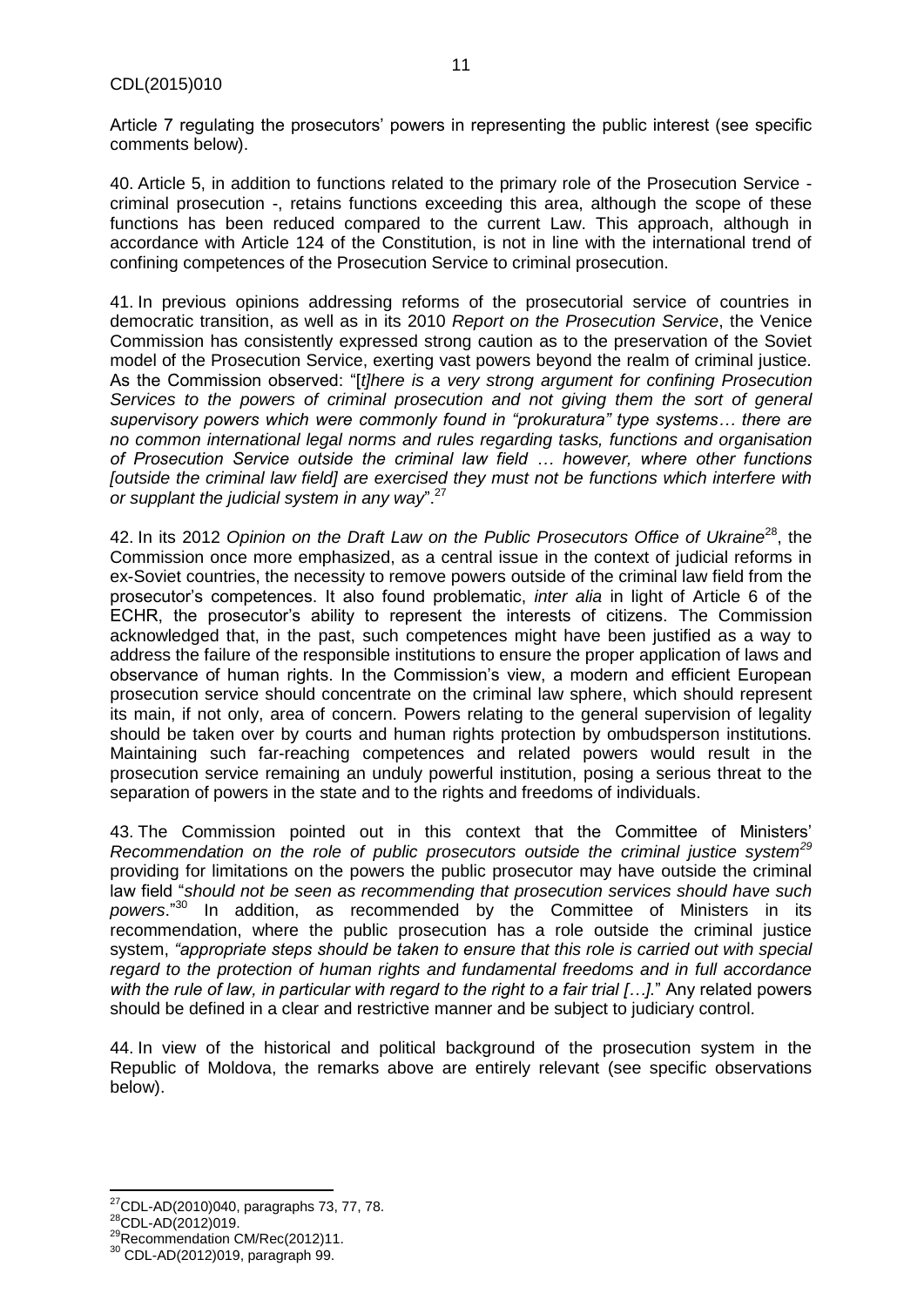### **Specific observations**

45. Certain powers listed under Article 5, i.e. under subparagraphs  $c^{31}$  and  $i^{32}$  may be interpreted as intimating, in pursuance of a longstanding tradition, a wider supervisory function of the observance of the law. However, ensuring compliance with the law by public entities where criminal offences are not involved is a task that is better performed by independent supervisory authorities.

46. Second, prosecutors are still authorized to initiate civil actions, although, compared to the Law in force, this function is narrowed to one connected to criminal proceedings only. Although this more narrow wording of the draft Law is to be welcomed, it is recommended that the Draft Law be more precise on what is meant, in Article  $5. d^{33}$ , by civil cases where the "*proceedings were instituted by the Prosecution Service*" and to consider consolidating this provision, even during the transitional period, with the one limiting the initiation of civil actions to cases where this occurs within criminal proceedings (Article 5.i).

47. The list in Article 5 also includes, as an additional function, the consideration of "requests, complaints and petitions according to competence" (Article 5.k). In the absence of a criminal element, such requests or petitions are usually handled by other institutions (public administration agencies, or, as appropriate, ombudspersons or other bodies). No details are provided as to the procedure of consideration of such petitions by the Prosecution Service or the types and status of formal acts issued by the prosecutors in pursuit of that function. If maintained, this function, as well as related procedures, should be subject to judicial control and better specified.

48. The most problematic function listed in Article 5 is that of the prosecution's representation of the public's interest, "*in cases established by this Law*" (Article 5.l), a function which was also touched upon, and criticized, in the 2008 Opinion. Provisions of Article 7 lay down the tasks specifying this function (Article 7.1), related procedural steps (Article 7.2 and 3) and powers conferred to prosecutors in this context (Article 7.4).

49. The concept of public interest is not defined. Instead, Articles 7.1 and 7.2 set out that, pursuant to a notification by private parties or public authorities, the prosecutor can act in the public interest in case of a "*breach of provisions of a normative act whereby the rights or legal interests of individual, society were violated and this violation undermines the public interes*t". If the examination of the notification reveals facts that are subject to criminal or administrative liability, the prosecutor may "initiate criminal prosecution or administrative proceedings" (Article 7. 3 and Article 7.6). The ability to represent the interests of citizens is, however, problematic as prosecutors are also mandated to act in pursuit of the state interest, which could clearly run counter to the interests of any individual being represented. There are other bodies - such as the ombudsperson - that would be better suited to defend the interests of the individual against the state.

50. Overall, it is positive that, compared to the current Law, the Draft Law deals with the supervisory role of the Prosecution Service in a more detailed and comprehensive way. Yet, regardless of the technical improvements introduced by the Draft law, prosecutors are still entrusted, in implementing this role, with far-reaching powers (Article 7.4) which the Venice Commission has already found problematic in previous opinions. In addition, some of these powers remain, in the current wording, too vaguely or broadly defined and are likely to be interpreted and applied in an arbitrary manner.

j <sup>31</sup> "*Prosecution service: […] c) performs, including ex officio, control over the enforcement of the law on special investigation activities and on the registration of notifications*".

<sup>32</sup> "*Prosecution service: […] j) supervises the compliance with laws in the Armed Forces, penitentiaries, temporary detention facilities and in application of measures to protect witnesses, victims of crime and other participants in criminal proceedings*".

<sup>33</sup>"*Participates, under the law, in trials of civil cases, including administrative ones, where the proceedings were instituted by Prosecution service*".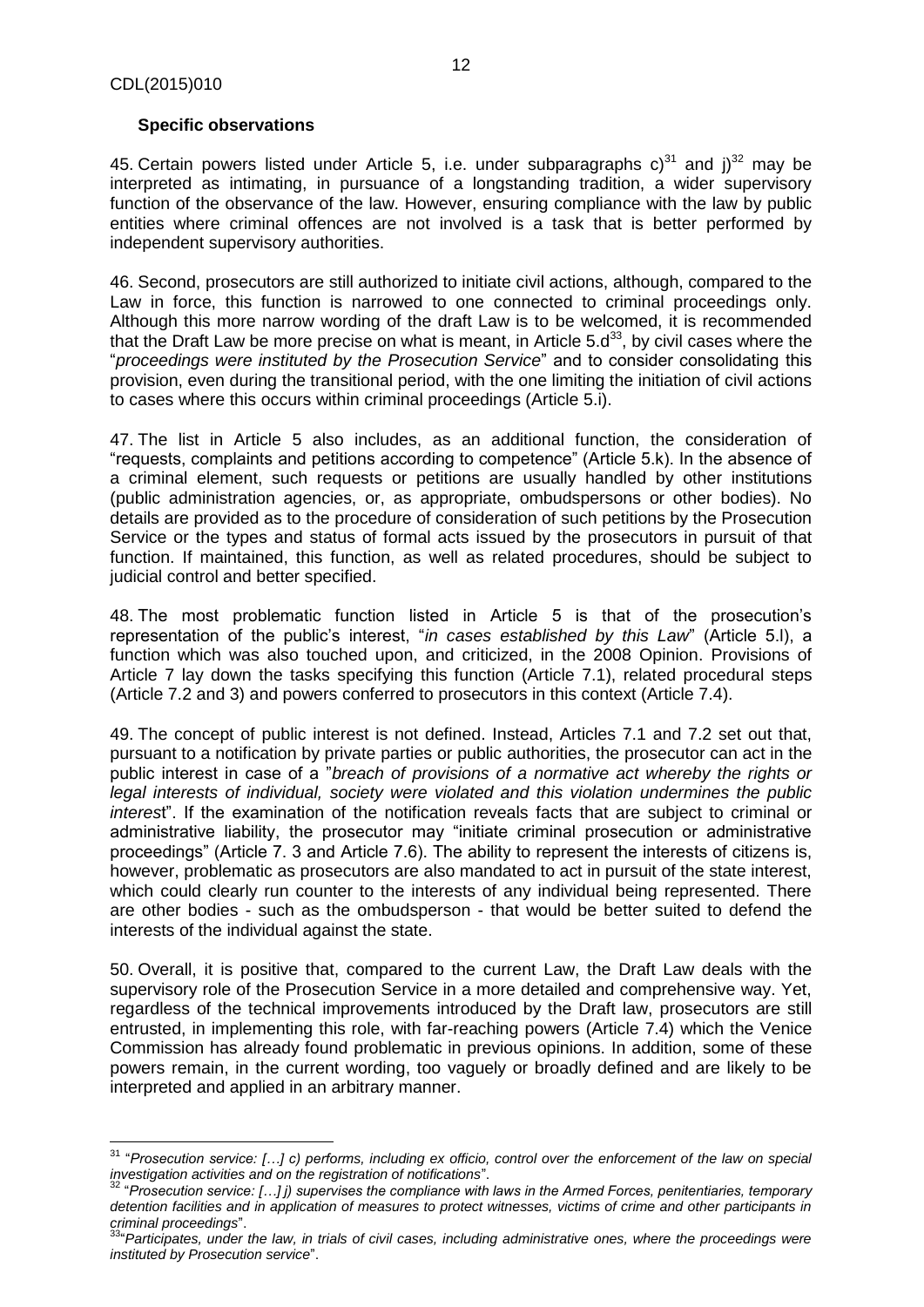51. Article 7.4.a confers on prosecutors, in the examination of notifications, the power "*to initiate, to cease, to participate in the judicial examination of the case on defending the public interest, with the right to make claims*". It is suggested that reference to the relevant provisions of the Code of Civil Procedure be made. Also, it should be made clear that the *prosecutor's powers to initiate, cease or participate in the judicial examination* of a case are only those of the individual and his/her legal representative under the Code of Civil Procedure. Moreover, the prosecutor's *power to make claims* on behalf of others, if maintained, should only be a subsidiary power, clearly limited to cases of legal incapacity to act, and this should be established in court in advance.<sup>34</sup>

52. The wide powers in subparagraphs (b) and  $(d)^{35}$ , granting the prosecutor access to public premises and documents, and requesting expertise and other support activities for documents received by the prosecution, potentially run counter to rights under Articles 6 and 8 of the ECHR, notwithstanding that only the premises of public entities are now involved (thus partially meeting the concern in the 2008 Opinion). Such powers, providing the prosecutor with an extensive ability to intrude into the functioning of the executive, also raise concerns from the perspective of the separation of powers in a democracy. They should also be subject to judicial control.

53. Also, the power in subparagraph (e) - to require that persons guilty of a violation be held disciplinarily liable - may raise questions in the light of the presumption of innocence. In view of the separate power to require an initiation of disciplinary proceedings in subparagraph (h), this provision should be deleted so that it is clearly left to the proceedings to determine whether the violation alleged by the prosecutor did in fact take place.

54. As to the power to summon and to request explanations in subparagraph (f), although its scope has been narrowed to "representatives of public institutions and legal entities", it remains unclear to what extent the privilege against self-incrimination and defence rights under Article 6 ECHR must be observed in the procedure concerned. Clarity and, as needed, appropriate arrangements should be introduced to ensure respect of the above rights.

# **Transitional period**

55. Taking into account the above concerns, the proposed exclusion, after a three year transitional period, of prosecutors' powers in the non-criminal field enumerated in Article 5 (d), 5 (j) 5 (l) and Article 7 of the Draft Law is to be welcomed, as the expiry of these powers would move the prosecutor's office away from being a *prokuratura*-style general oversight body (see Article 101.2 of the Final and Transitional Provisions).

56. Yet, during the transitional period, the above provisions will still be in force, and will continue to confer upon prosecutors considerable powers to act outside the criminal field. These powers should either be removed from the Draft, or should be more narrowly circumscribed. Moreover, these powers, in particular those in Article 7(4) - and the right, which is not set to expire, to control the enforcement of the law on special investigation authorities and registration of notifications under Article 6.1.a - should only be exercisable with the prior authorisation of a court. Also, since these matters, as well as prosecutors' "rights and obligations" ( stipulated in Article 6) may be regulated by the Criminal Procedure Code, it is important to make sure, for the purpose of clarity and legal certainty, that provisions of the two acts are harmonised, including, should this Draft Law be adopted, by subsequently amending the Criminal Procedure Code. To this effect, the Transitional and

 $\overline{\phantom{a}}$  $^{34}$  See also CDL-AD(2008)019, paragraph 30.

<sup>&</sup>lt;sup>35</sup> "4. The prosecutor, in the examination of notification, has the following rights:

<sup>[...]</sup> b) *to have free access to the premises of public institutions and legal entities acting in the public interest and to the documents, materials and other information held by them relevant for consideration of notification about violation of a public interest*;

<sup>[...]</sup> d) *to request from the state institutions or from local public authorities to conduct expertise, inspections, audit on materials, information, communications received by the prosecution bodies and to demand presentation of these actions*;"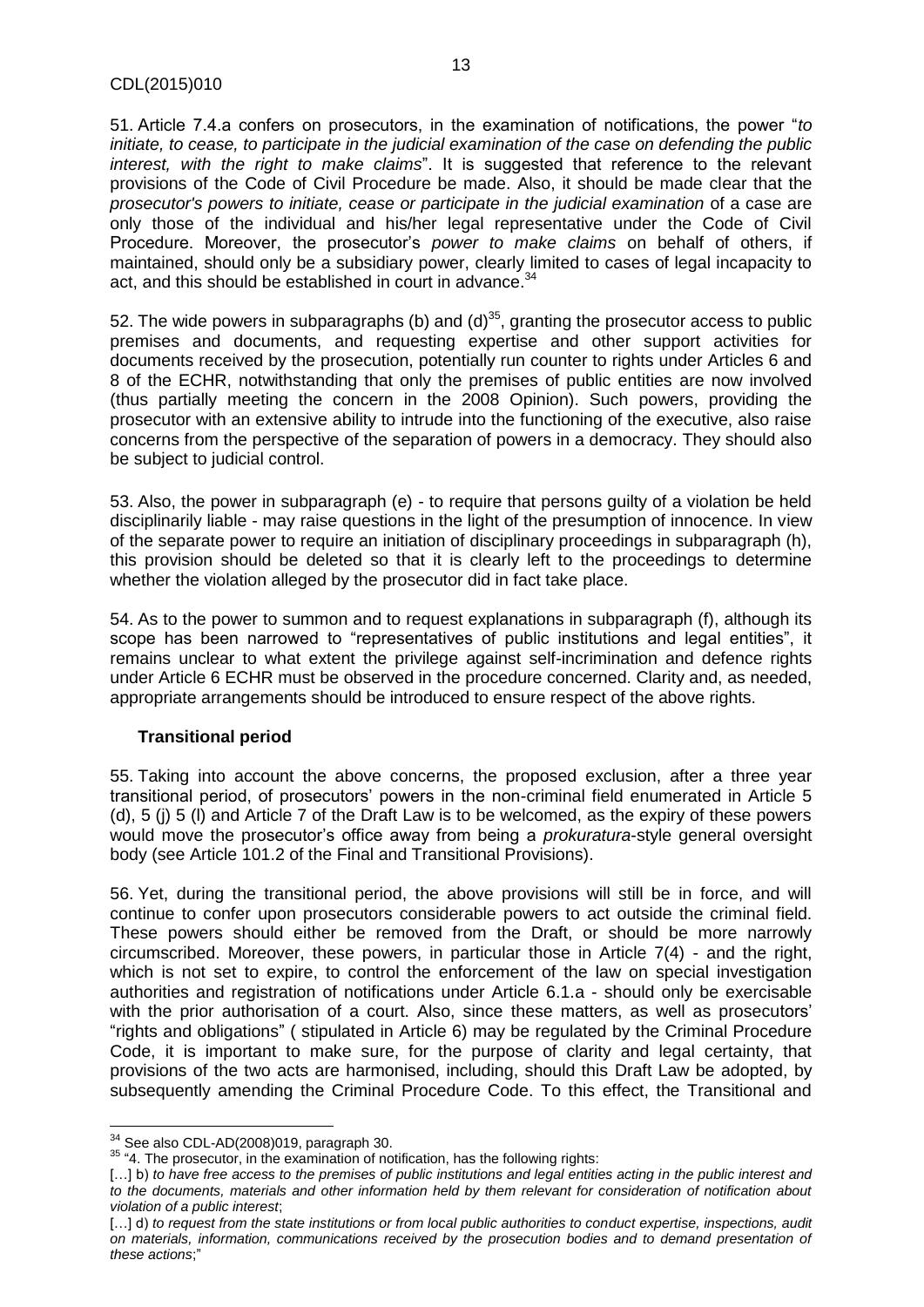Final provisions may specifically call for changes to the Criminal Procedure Code.

57. Finally, it would be important to clarify - and this should be underpinned by an appropriate amendment to Article 124 of the Constitution<sup>36</sup> - what approach to follow once the transitional period is over, including, possibly, to indicate the bodies (which should be entirely separate from the Prosecution Service) which will be entrusted with the powers concerned.

#### **Rights and obligations of the prosecutor**

58. In general, Article 6 confers far reaching rights on prosecutors, corresponding to the functions conferred to them both within and outside the criminal sphere (e.g. "*free access to the premises of public institutions, economic companies, other legal entities*", in Article 6.1.c). These powers are exercised "under the law", which may refer to appropriate safeguards in the Criminal Procedure Code. It is recommended to specify that such powers shall be exercised within the limits of the Criminal Procedure Code and, more generally, to ensure that, as recommended in relation to the wide powers provided to prosecutors under Article 7, they are subjected to judicial review (see also paragraph 57 above).

59. Article 6.1.a enables prosecutors to initiate disciplinary proceedings against criminal investigators, workers of special investigation bodies etc., for violations of the law and failure or improper fulfilment of their duties within criminal proceedings. Considering the reported tension between prosecutors and investigators in the Republic of Moldova, it is questionable whether these provisions will actually be conducive to enhancing the climate of trust and cooperation necessary for the effective prosecution of cases. Similar questions may be raised by article 6.1.b enabling prosecutors "*to notify the Superior Council of Magistrates about the actions of judges that may constitute disciplinary offence*".

60. The "whistle blower" provisions in Article 6.3.f), g) and h), require prosecutors to denounce and record violations of the law, inform their superiors of requests made in violation of the law, and to report instances of corruption. If fully implemented and associated with adequate safeguards against abuse and bad faith reporting, these provisions will be beneficial in the fight against corruption. It would be more appropriate, however, to limit the denunciation obligation to violations of criminal law and not the law generally, since criminal prosecution is the main task on which prosecutors should focus.

61. It is also important to mention that Section 2 on "Conducting and carrying out criminal investigation", Section 3 on "Participation of prosecutor in the administration of justice" and Section 4 "Acts of the Prosecutors", present in the current Law, are not part of the Draft Law. During the discussions held in Chisinau, it appeared that, in light of the stipulations in Article 2.1 and 2.4 of the Criminal Procedure Code that "[c*]riminal proceedings are regulated by the provisions of the Constitution of the Republic of Moldova, international treaties to which the Republic of Moldova is a party and this Code"* and that *"[l]egal norms of a procedural nature contained in other national laws may be applied only if they are included in this Code*", procedural matters had been deliberately removed from the Draft Law. It is recommended that, if adopted, the above-mentioned transfer of former provisions of the Law on the Prosecution Service be coupled with the overall examination of the provisions regulating the prosecutor's functions in the CPC; this should cover the internal coherence of the said provisions as well as their consistency with the future prosecution law, in the light of the recommendations made in the present Opinion. For example, the retention of the power of prosecutors personally to carry out investigations under Article 51.1-7 seems an inappropriate duplication of the investigator's role and runs counter to the prosecutor's role in leading the investigation. Also, particular attention needs to be paid to issues related to the orders that the prosecutor may receive from his/her supervisor, which should be addressed in a consistent manner by the two acts.

 $\overline{\phantom{a}}$ <sup>36</sup> See 2008 Opinion, paragraph 12.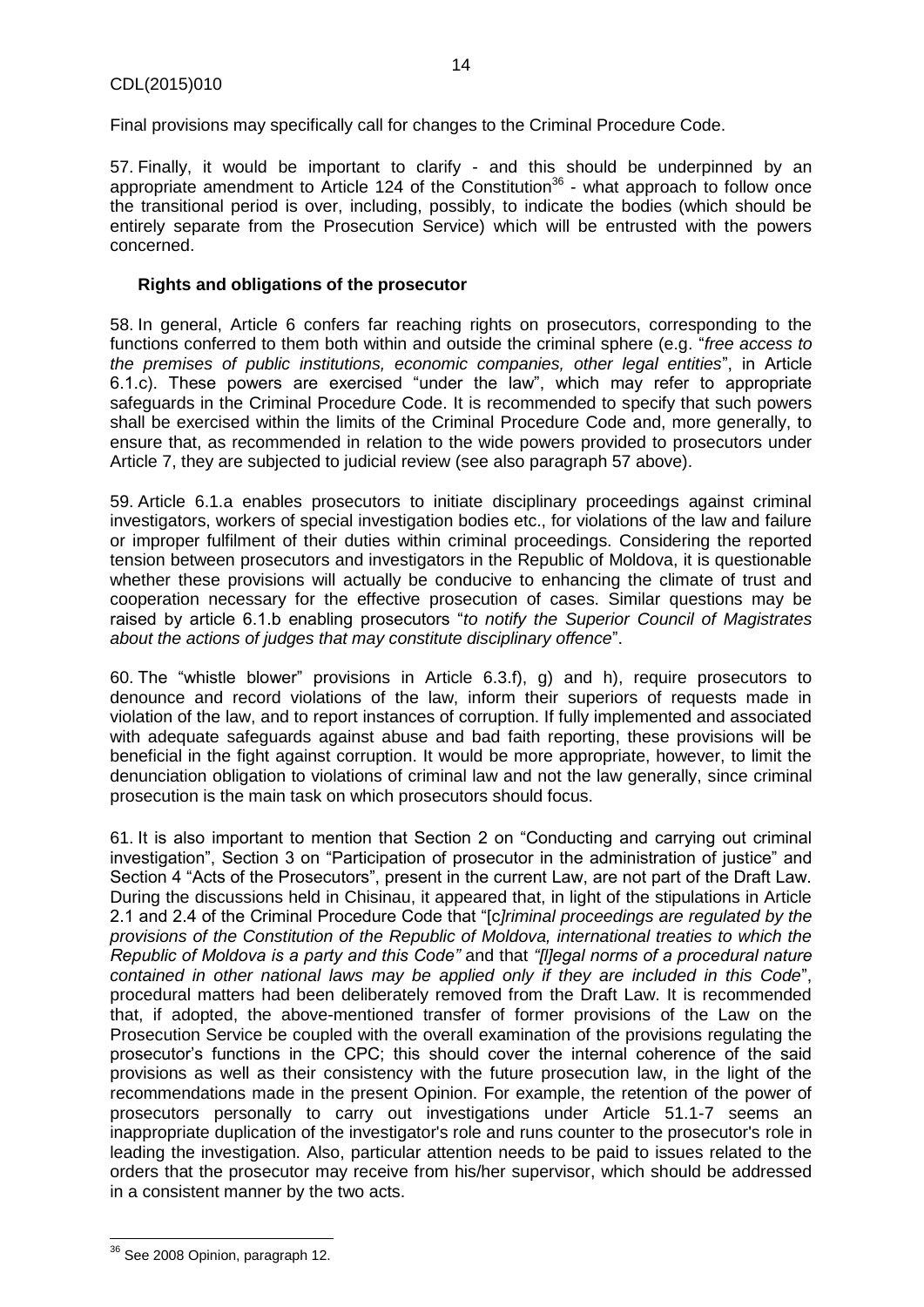# **3. Chapter III. Structure and staff of the Prosecution Service**

<span id="page-14-0"></span>62. This Chapter regulates structural issues - hierarchical structure and mode of operation of the Prosecution Service. In addition, it provides rules intended to harmonise the two key principles set out as a basis for the operation of the Service - procedural (functional) autonomy and procedural hierarchy.

# **Duties of the Prosecutor General**

63. Article 12 states that the Prosecutor General is "hierarchically superior to all prosecutors" in the Prosecution Service, speaking of a "single system" which includes: the General Prosecutor Office; territorial prosecution offices; and specialized prosecution offices, as defined in Article 10. He/she "leads, controls, organizes and coordinates" these offices' activity (Article 9.3.a) and exerts control over prosecutors' activity (Article 12.2.c).

64. The stipulation that the Prosecutor General can have "other duties prescribed by law" in addition to those listed in this provision (Article 12.2.l) should be re-examined since all such duties should be set out in the Draft Law, as already noted in the 2008 Opinion<sup>37</sup>. It is also noted that "duties" of the Prosecutor General are listed in two distinct provisions (Article 9 and Article 12) of Chapter III. It is recommended to merge these in one single article which should specify all envisaged duties, including those currently mentioned in other provisions of the Draft Law.

# **Internal Independence**

65. In its 2008 Opinion, the Venice Commission explained that "[*t]he hierarchical model is an acceptable model although it is perhaps more common where Prosecution Services are sited within the judiciary for the individual prosecutor to be independent. The hierarchical model is more commonly found where the Prosecution Service is regarded as a part of the executive. A hierarchical system will lead to unifying proceedings, nationally and regionally and can thus bring about legal certainty*." <sup>38</sup> The Commission however expressed concern about the "obvious contradiction between the principle of the autonomy of the individual prosecutor referred to in Article 2.4 and the principle of hierarchical control referred to in Article 2.5".

66. The present Draft Law constitutes a clear reflection of the drafters' efforts to better harmonize the general principle of hierarchical superiority with what appears to be an ambition to confer significant independence on the individual prosecutor. In particular, Articles 14 and 15 are aimed at providing clearer rules, on the one hand for the hierarchical operation of the Prosecution Service and at the same time at introducing additional safeguards for the functional independence of prosecutors. Yet, these provisions still raise a number of important questions for the future activity of the service and of individual prosecutors.

# **Administrative hierarchy of the positions of prosecutors**

67. Article 14, dealing with the "*administrative hierarchy of the positions of prosecutor*", sets out the different hierarchical levels of the Prosecution Service and the subordinate relations between the Prosecutor General, his/her deputies and the heads of subdivisions of his/her Office, chief prosecutors of specialized/territorial offices, and the prosecutors from territorial offices. Article 14.1 states that "*methodological and regulatory orders, dispositions, indications and instructions*" of superior prosecutors (as detailed in Article 14.2) are mandatory for hierarchically lower prosecutors. While the explicit exclusion from that list of orders which "concern specific cases" has to be welcomed, the concerns expressed in the 2008 Opinion<sup>39</sup>

 $\overline{\phantom{a}}$ <sup>37</sup> Paragraph 21.

<sup>38</sup> Paragraph 15.

<sup>39</sup>"I*f every single instruction or decision of any prosecutor can be appealed right up the line to the prosecutor general such that the decision of a territorial prosecutorial can be overridden by the decision of a prosecutor of the level of the court of appeal, which in turn can be overridden by a prosecutor in the general prosecutor's office*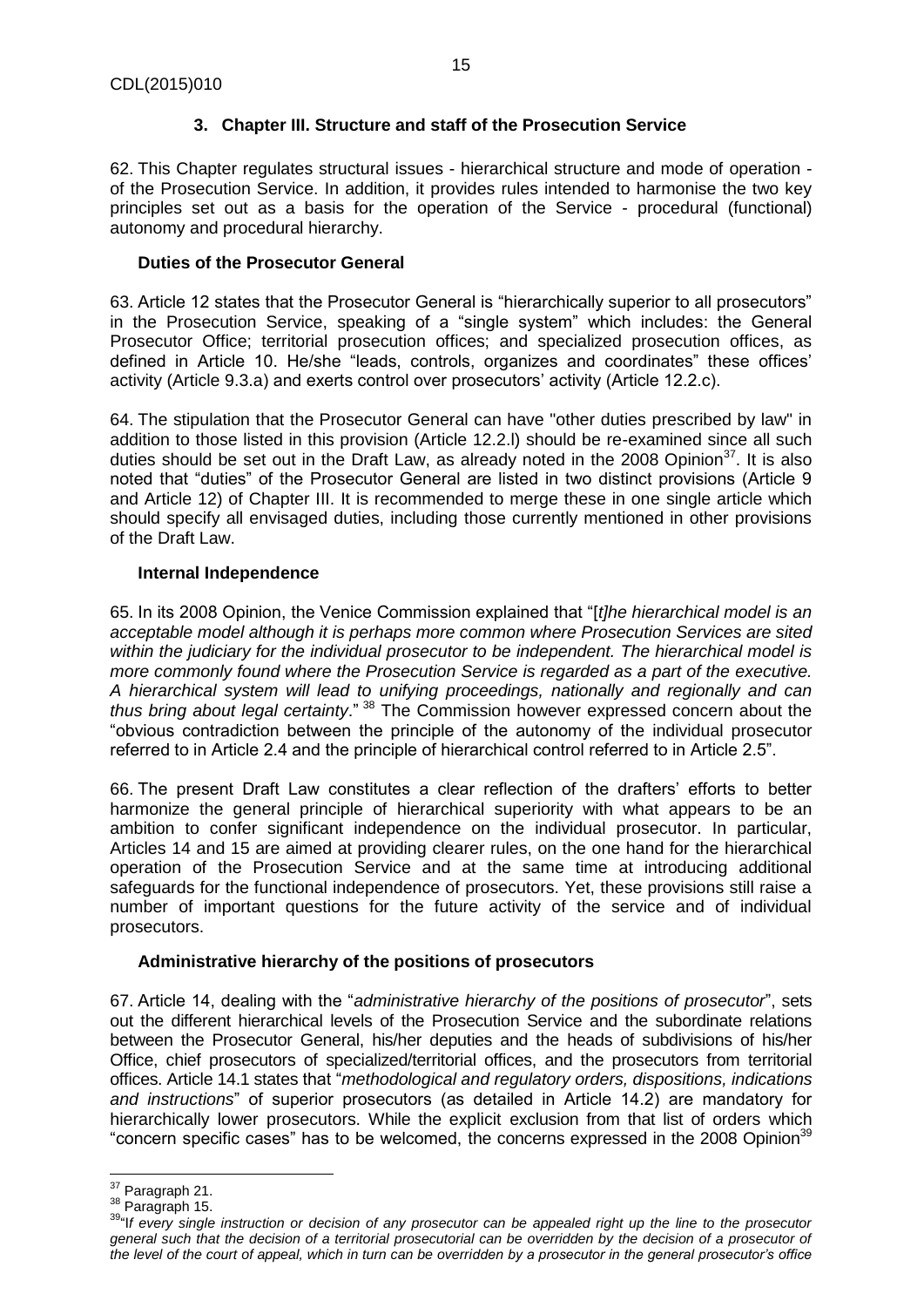in relation to the hierarchical subordination of prosecutors ("who is more senior to other persons") remain valid. This means that, in practice, prosecutors from different levels may act as "superior prosecutors" in relation to a lower prosecutor (see comments on Article 15 below).

68. In this context, it is noted that, as indicated in article 9.2, divisions in the General Prosecutor Office may be headed both by "chief prosecutors or by civil servants". It is recommended that this provision makes it clear that the possibility of civil servants heading divisions should not extend to ones involving the exercise of prosecutorial functions.

#### **Procedural hierarchy - functional autonomy of prosecutors**

69. The 2008 Opinion recommended that the law should clearly specify under which circumstances a prosecutor's autonomy can be overridden by a senior prosecutor. Article 15 of the Draft tries to respond to that recommendation, by detailing the duties of superior prosecutors under the procedural hierarchy on the one hand, and by providing safeguards for the functional independence of lower prosecutors on the other.

70. It is positive that, within the hierarchy set out by Article 14, the hierarchical control over a prosecutor's acts is limited to reviewing and cancelling illegal decisions or acts (Article 15.2.b), which eliminates the possibility of reviewing their "correctness" (understood as "opportunity"). This is in line with the drafters' decision to not retain the principle of "hierarchical control" among the basic principles of the Moldovan prosecution (see Article 3), as done by the current Law, which allows a superior prosecutor to verify the "correctness and legality" of the prosecutor's acts.<sup>40</sup>

71. The Draft Law also specifies that even though the superior prosecutor can "give guidance on procedural actions concerning the case", such guidance "cannot refer to the solution of the case" (Article 15.2.c). Moreover, while written and lawful instructions by superior prosecutors are obligatory for subordinated prosecutors (Article 15.3), a prosecutor is entitled to refuse to obey a disposition that is manifestly unlawful or conflicts with his/her legal conscience and can challenge it before a hierarchically higher prosecutor (Article 15.4). These are welcome changes that are likely to help further strengthen the functional independence of prosecutors<sup>41</sup>.

72. The possibility of a prosecutor to request that an order from a hierarchically superior prosecutor be given in writing has not been retained in the Draft Law<sup>42</sup>. Moreover, though it may be implied in Article 15.3, it is not expressly stated that verbal orders are not binding, which would remove all doubt as to the validity of any informal instructions that may be given. It is recommended to stipulate that all specific orders by a superior prosecutor must always be made in writing and that verbal orders must either be confirmed in writing, or withdrawn. The lower-ranking prosecutor should also be entitled to request further reasoning for the instruction, which should also be provided in writing. In addition, as underlined by the Venice Commission, "*[i]n case of an allegation that an instruction is illegal a court or an*  independent body like a Prosecutorial Council should decide on the legality of the *instruction*".<sup>43</sup>

73. Overall, the procedural hierarchy laid down in the Draft Law still lacks clarity and seems to allow the involvement of too many hierarchical levels, especially for prosecutors of the lowest ranks. The wording of Article 15.3 is not precise enough to ensure that the system apparently envisaged by Article 15.1, namely the establishment of a two-tier procedural

 $\overline{\phantom{a}}$ 

*which in turn can be overridden by the head of a subdivision of the general prosecutor's office, which in turn can be overridden by the deputy of the prosecutor general, which in turn can be overridden by the first deputy of the prosecutor general and which can finally be overridden by the prosecutor general, the system would appear to be highly cumbersome, slow and inefficient"* (CDL-AD(2008)019, para 39).

See Current Law, Article 2(5).

<sup>41</sup> See. paragraphs 19 and 3.4

 $42$  Article 56(3).

 $43$ See CDL- $AD(2010)040$ , paragraph 59.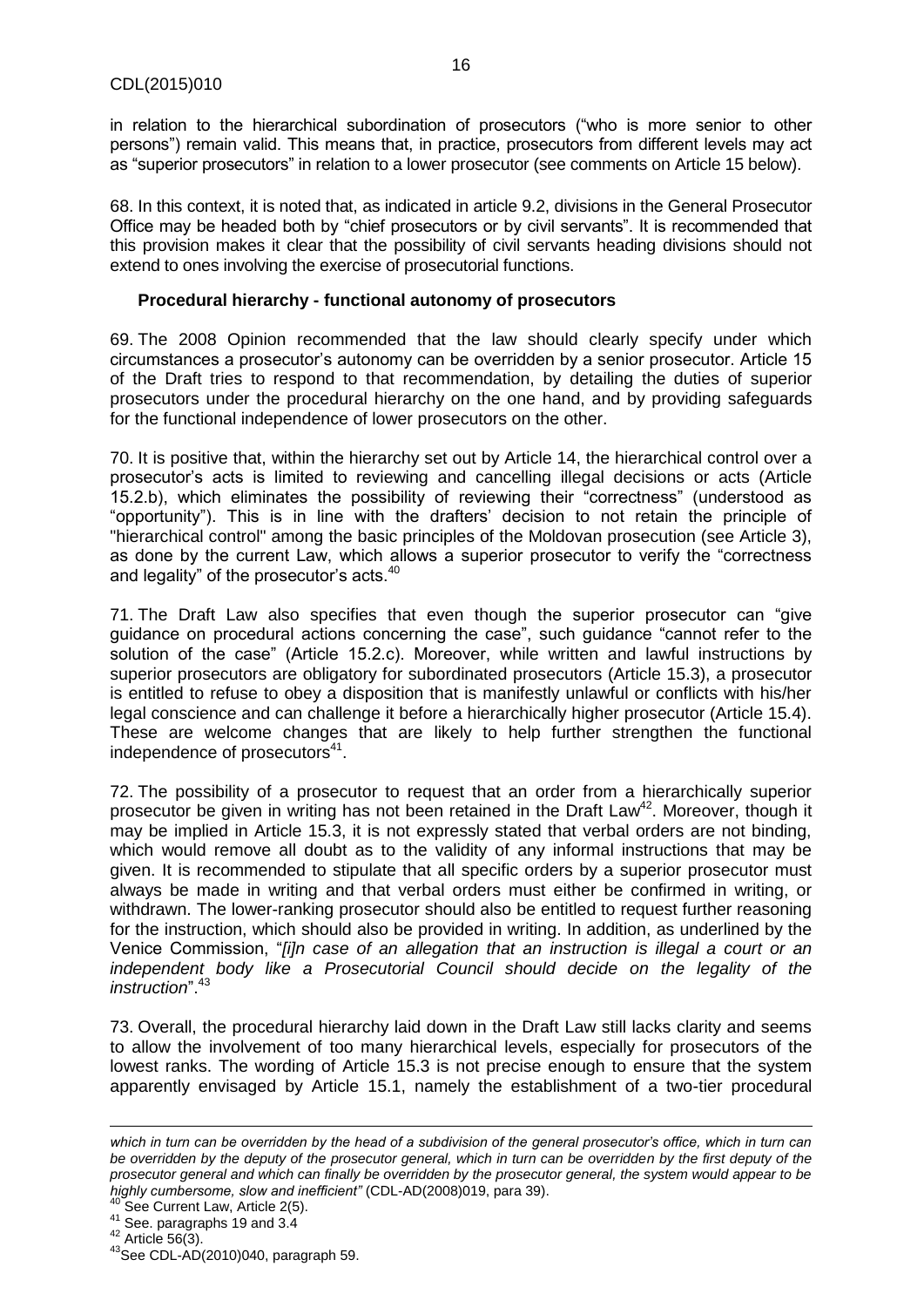hierarchy for the Prosecution Service, is indeed in place. This provision seems to allow more than one superior prosecutor to interfere with a subordinate prosecutor's work, to review his/her work and give him/her orders. This may become even further sophisticated in the rules of procedure of the Prosecution Service. Clarity in this respect is of particular importance for the purpose of challenging an order under Article 15.4 as there could be various superior prosecutors in a given case. It is recommended that the hierarchical system be more clearly defined and that the intervention of a superior prosecutor be limited to two levels above a respective prosecutor, or supplemented with the specification that only orders ("indications") of the directly superior prosecutor (in the sense of Article 15.1) are meant by these. The Draft Law should also specify the difference between orders etc. covered by Article 14 (under the "administrative hierarchy") and those covered by Article 15 ("under the procedural hierarchy"). In this way the work of the lower level prosecutors can be made easier and the possibility of excessive influence limited.

74. The autonomy of individual prosecutors also appears to have been enhanced by further changes introduced by the Draft Law, such as the new composition and system for appointing the members of the Disciplinary Board<sup>44</sup>, which helps to reduce their dependence upon the powers of superior prosecutors and the Prosecutor General. The link established between prosecutors' and judicial salaries in Article 63<sup>45</sup> is also a positive change as it could contribute to tackling corruption and thus reinforcing independence.

75. That said, in the interest of ensuring consistency of prosecutorial acts with prosecutorial policy, a certain degree of hierarchical interference may be legitimate, if combined with appropriate rules and guarantees. In addition, to avoid the risk of corporatism in this profession, specific arrangements may be helpful, such as the appropriate inclusion of outside/civil society input in self-governing bodies of prosecutors.

#### **Specialized prosecution offices**

 $\overline{\phantom{a}}$ 

76. The Draft Law (Article 10) only provides for two specialized prosecution services, the Anti-Corruption Prosecutor's Service and the Organised Crime Prosecution Service, thereby eliminating the Military Prosecution Service, the Transport Prosecution Service, and the Court of Appeal Prosecution Service. However the Draft Law appears to leave open the possibility of creating, by law, other specialized Prosecution Services. The Draft Law further provides, in Article 10.5, that investigation officers, experts and other personnel may be employed by these future offices or seconded to them.

77. In the Republic of Moldova, there already exists a prosecution office specialized in fighting corruption, namely the Anticorruption Prosecution Office (APO). However, corruption is mainly tackled by the National Anticorruption Center (NAC), a specialized body established by special law in 2002 and transformed into an independent structure in 2012. NAC competences are related to corruption prevention and combating corruption crimes, money laundering and terrorist financing. It has the right to conduct criminal investigations and its competences in the concerned areas are regulated by the Criminal Procedure Code. The APO's main task is to oversee criminal investigation in such cases; this includes the right to take over a criminal case from NAC. At present, however, the APO reportedly does not have its own or not sufficient criminal investigation officers or experts, nor does it enjoy sufficient operational independence. This means that in practice, for complex cases, joint teams are formed with NAC staff. In addition, the legislation does not appear to contain thresholds or other criteria to distinguish between cases that should be addressed by the APO, and those under the competences of the NAC.

<sup>&</sup>lt;sup>44</sup>Boards subordinated to the SCP consist of 7 members: 5 elected by the General Assembly of Prosecutors among prosecutor; 2 elected by the SCP, trough public competitor, from among civil society (Draft Law, Article 86).

<sup>&</sup>lt;sup>45</sup>Prosecutors' salary is established in dependence of judges' salary, and determined by the level of prosecution office and the seniority in prosecution's position.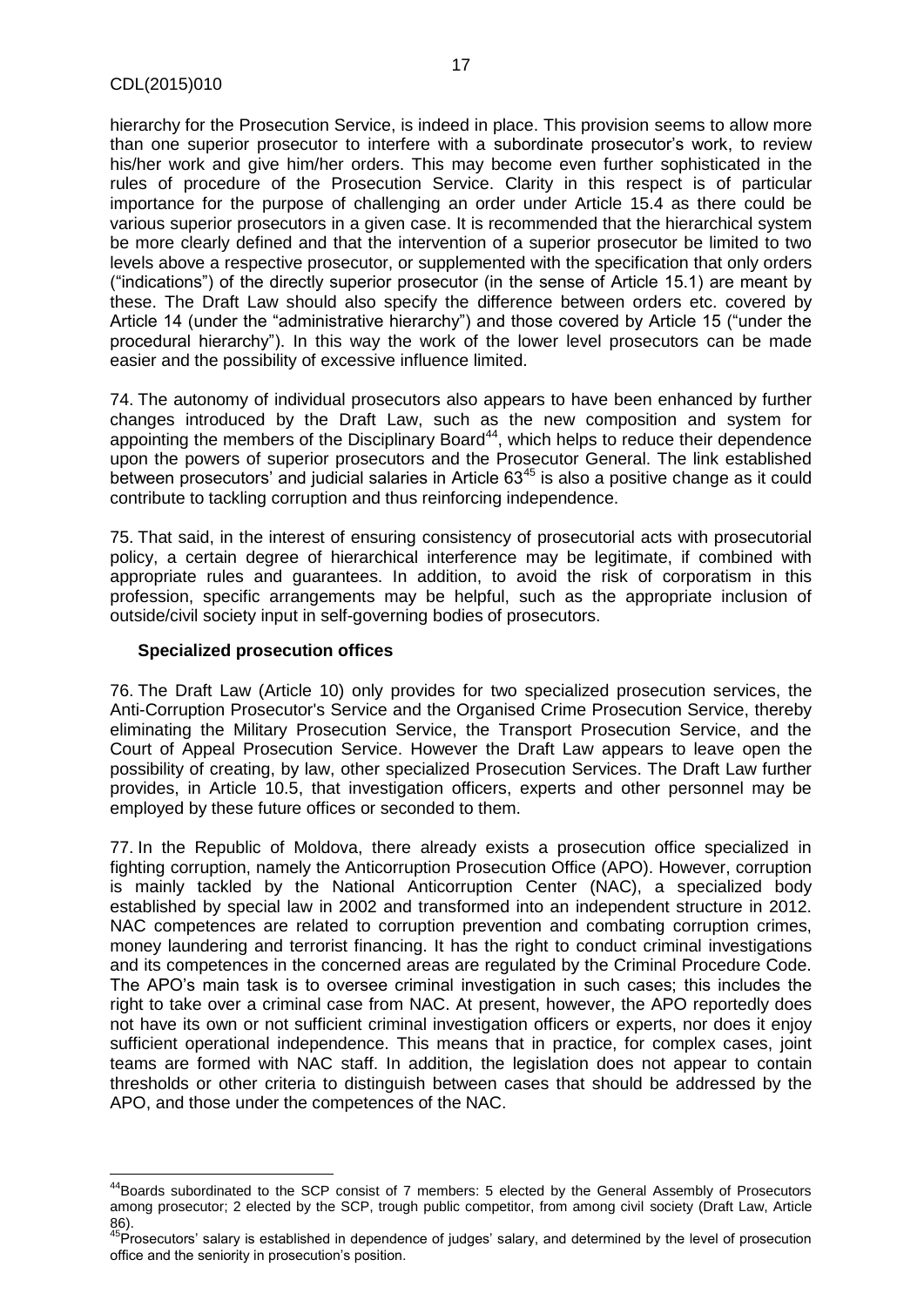78. Given the complexity of the tasks of fighting corruption and organized crime, having only a few paragraphs within one single article deal with these future specialized services appears insufficient. In addition, there is no indication as to whether the mandate, powers and modes of operation of the future offices will be regulated by subsequent regulations.

79. It appears that the Draft Law envisages that the specialized services will continue to operate under the general rules applicable to the Prosecution Service and individual prosecutors. It is essential, however, that within this framework, all the conditions and necessary safeguards - as well as operational resources - are in place to ensure the efficient and autonomous functioning of these services. These include a clear delineation of the services' relations with the National Anticorruption Center, a clear definition of the respective prosecutors' powers, specific rules for their relations with investigation officers, experts and the various public authorities, as well as, above all, adequate safeguards for the functional autonomy of prosecutors, in accordance with existing standards and best practices in this field.<sup>46</sup> The concerned provisions of Draft Law should be revised and completed accordingly.

# **4. Chapter IV. Status of Prosecutor**

<span id="page-17-0"></span>80. Chapter IV mainly regulates incompatibilities, prohibitions and the dress code of Prosecutors. While elements of relevance for the prosecutors' status may be identified throughout the Draft Law, it would nonetheless be desirable to define this status in a more precise, comprehensive and consistent way. In particular, increased clarity is needed as to the prosecutors' place within the judicial system as well as their relations with and distinctiveness from the judicial authority. The Draft Law would benefit from combining these defining elements, as well as prosecutors' resulting rights and obligations, into a single section.

# **Incompatibilities and prohibitions**

81. Apart from requiring prosecutors to avoid and declare any conflict of interest that arises, Article 17 prohibits them from engaging in eight different forms of activities. The prohibited activities are in many respects the same as those found in Article 35.2 of the current Law. However, the Draft Law does not mention the prohibitions on: 1/ participating in trials in which the prosecutor has a family relationship with any of the participants (Article 35.2.a of the current Law); and 2/ expressing views in public on matters under investigation or for which information is due, apart from those under his/her management (Article 35.2.d of the current Law). At the same time, it introduces prohibitions on participating in strikes or picketing and on holding or exercising the function of prosecutor if this would imply being directly subordinated to specified relatives by blood, adoption or marriage.

82. The removal of the restriction on expressing views is in principle not problematic since it is in line with the right to freedom of expression that prosecutors should enjoy<sup>47</sup>. Yet, the exercise of this freedom still needs to be conducted in a manner consistent with the status of a prosecutor, to avoid disclosure of matters that could be prejudicial to the conduct of a prosecution or could unjustifiably infringe the right to respect of private life of any participant in criminal proceedings<sup> $48$ </sup>. It would be appropriate, thus, for the stipulation in Article 35.2.d of the current Law to be retained, subject to a qualification to that effect.

 $\overline{\phantom{a}}$ 

<sup>&</sup>lt;sup>46</sup>See "Interim Opinion on the Draft Law on Special State Prosecutor's Office of Montenegro", CDL-AD(2014)041, paragraph 78.

<sup>47</sup>See, e.g., ECtHR, *Guja v. Moldova*, no. 14277/04, 12 February 2008.

<sup>48</sup>These interests are distinct from the general interest in illegal conduct and wrongdoing being reported, an instance of which led to the finding of a violation of Article 10 in the *Guja* case after a prosecutor was sanctioned for disclosing letters about certain cases to the press.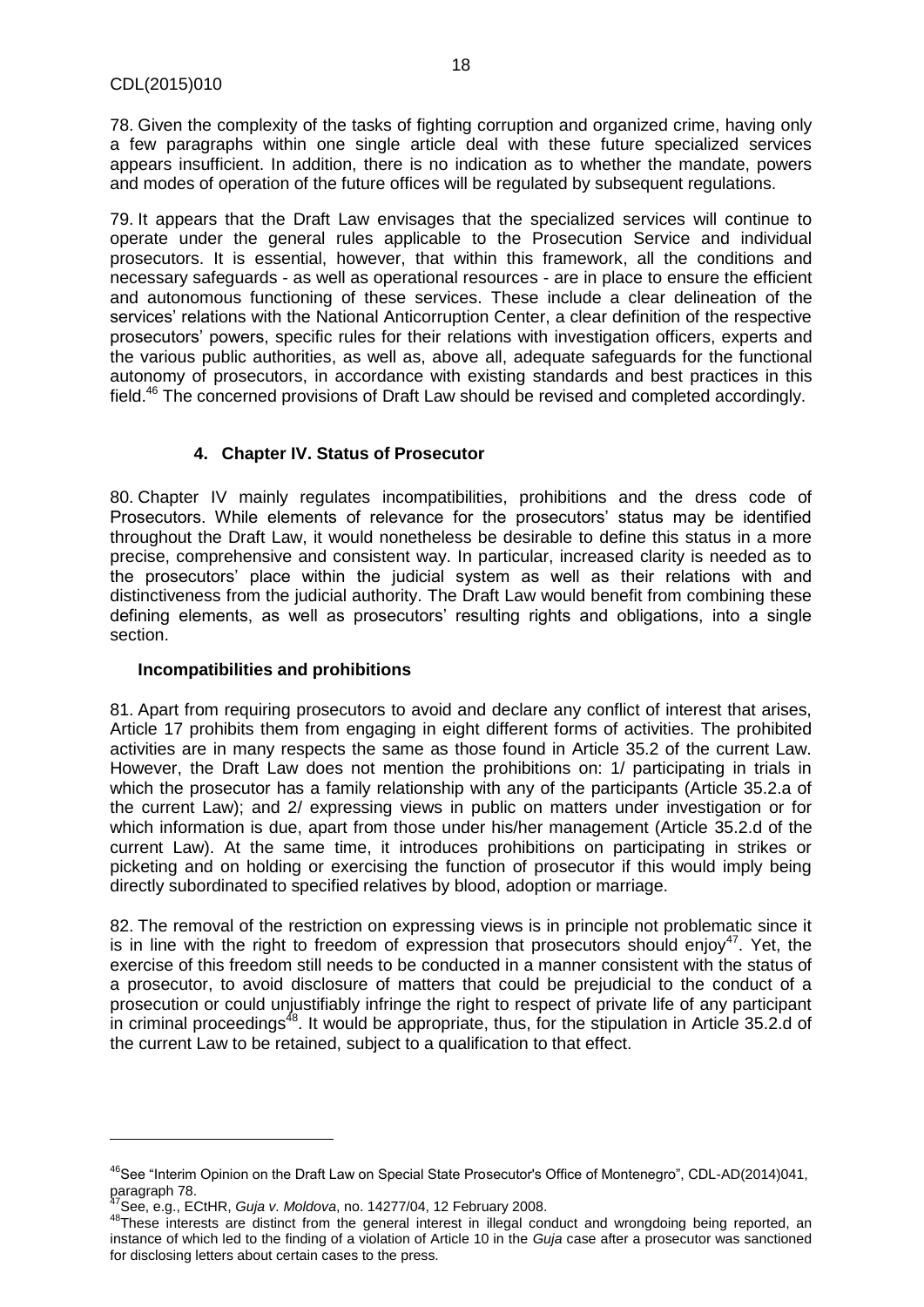83. The introduction of a bar on exercising the functions of a prosecutor where directly subordinated to a relative is not specifically required by European and international standards but could well contribute to strengthening public confidence in the public Prosecution Service. Its implementation would require effective monitoring of the process of appointing and promoting prosecutors.

84. The prohibition on membership of political parties, participation in political activities and expression of political beliefs in Article 17.2.a reflects a similar prohibition contained in the current Law (in Article 35.2.b). This was considered appropriate in the 2008 Opinion<sup>49</sup>. At the same time, Article 58.2 of the Draft Law allows for the suspension from office of prosecutors when running as candidates in an election. It would be important to harmonize the two provisions to ensure a consistent approach.

85. The provision in Article 18 requiring prosecutors to wear gowns rather than uniforms (see article 55 of the current Law), would constitute a positive step towards the demilitarization of the prosecution service and will contribute to the prosecutor being seen as an actor on a par with the defense counsel. This will be beneficial to the right to a fair trial, and in particular the principle of equality of arms.

# **5. Chapter V. Selection and career of prosecutors**

<span id="page-18-0"></span>86. The Chapter concerned with the appointment and evaluation of prosecutors has been substantially changed compared to the current Law. In particular, a significant change has been introduced in relation to the appointment of the Prosecutor General.

## **Appointment of the Prosecutor General**

87. Article 19 on the appointment of the Prosecutor General introduces a number of important changes. First, it entrusts the President of the Republic with the appointment of prosecutors, instead of, as is currently the case, the Parliament upon a proposal by the Speaker of the Parliament. Second, the appointment is to be made following a competition organised and assessed by the Superior Council of Prosecutors (SCP), with the latter then nominating the candidate with the highest score to the President. Although that candidate can be rejected by the President on a reasoned basis for violation of the law, violation of the selection procedures or for undeniable evidence of the candidate's incompatibility with the position of Prosecutor General, he or she must be appointed if he or she is re-nominated by two-thirds of the members of the SCP (Article 19.10 and 11). Based on the composition of the SCP (Article 72), this essentially means that e.g. the prosecutors elected by the General Assembly of Prosecutors and the members representing civil society may effectively override any rejection by the President.

88. Moreover, the conditions for applying for the position of Prosecutor General may preclude the appointment of persons belonging to a political party or involved in political activity in the three years prior to the announcement of the competition and thus contribute to depoliticising this office $50$ .

89. Finally, the proposed seven year term of the Prosecutor General rather than the current five years is to be welcomed as this is both a sufficiently long period that goes beyond the term of any one government or of the President, and it also removes a significant threat to independence by excluding re-appointment. This gives effect to the Venice Commission's general recommendation concerning the term of office for a Prosecutor General<sup>51</sup>.

l

 $49$  See 2008 Opinion, paragraph 41.

<sup>50</sup>A recommendation in *Report by Nils Muižnieks, Council of Europe Commissioner for Human Rights*, 30 September 2013, section I.

<sup>&</sup>lt;sup>51</sup> Report on the Prosecution Service, paragraph 35.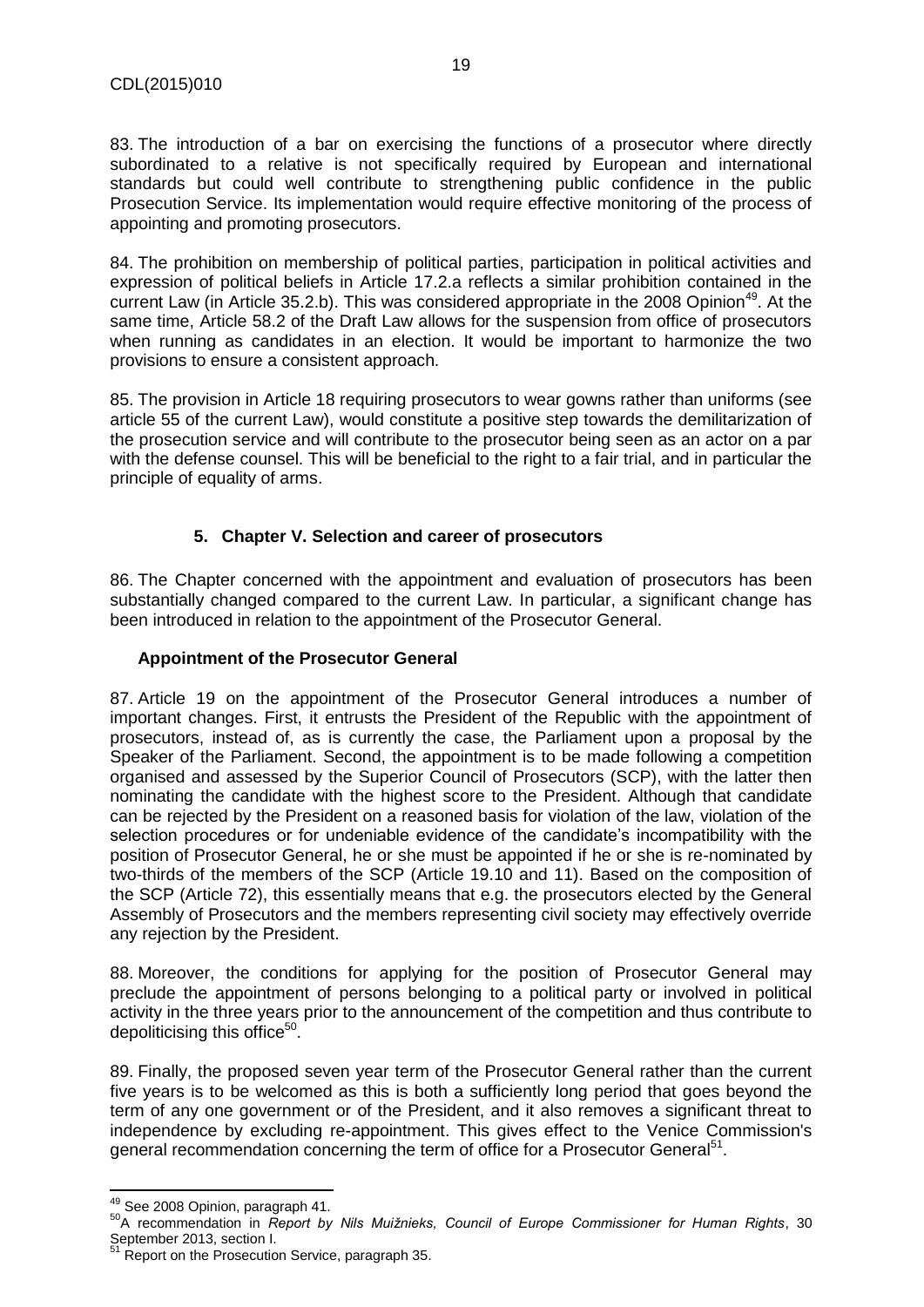90. If adopted, these changes - which go beyond the recommendations from the 2008 Opinion and appear to follow the guidance provided by the Venice Commission in its Report on the Prosecution Service<sup>52</sup> - could do much to enhance the independence and suitability of persons appointed to the office of Prosecutor General, and would also strengthen the independence of the Prosecution Service per se. However, their adoption would first require an amendment to Article 125 of the Constitution, which provides for the Prosecutor General to be appointed by the Parliament, upon nomination by the Speaker of the Parliament, for a term of 5 years. In addition, as mentioned, the strong powers of the SCP in this appointment mechanism give rise to some comments.

91. Undoubtedly, in view of the specific circumstances prevailing in the Republic of Moldova, the selection of the Prosecutor General based on his/her competence is of particular importance for the depoliticisation of the office. One may note in this context that, when it comes to the dismissal of the Prosecutor General by the President during his or her single term of seven years, Articles 60 and 61.6 do not appear to foresee the involvement of the SCP, which may be useful as an additional safeguard. It is worth noting also that there is no explicit regulation in the Constitution about the dismissal of the Prosecutor General. This is also an issue which may need to be addressed in the context of a possible amendment of the Constitution.

92. This being said, the proposed new system appears debatable. In particular, it is difficult to understand why the "undeniable evidence of candidate's incompatibility", as well as the violations of the law or of the legal procedures - referred to in Article 19.10 - are not sufficient reasons by themselves to prevent an appointment, as seems to be possible under Article 19.11. In addition, no judicial mechanism seems to be in place in case of dispute on such issues. In any event, it would seem possible to give the Council a role in identifying candidates even without constitutional amendments.

93. It is noted in this context that, as stipulated by the Final and Transitional Provisions of the Draft Law (Article 101.1.a and b), the implementation of the new appointment system will only apply upon expiry of the term of office of the present Prosecutor General – which, from the perspective of stability and continuity, is a welcome provision - and in any case only "after appropriate modification of the Constitution". It is important to mention that any amendment of the Moldovan Constitution requires a 2/3 majority in Parliament, which is unlikely to happen in the current political set-up.

94. To accommodate the perspective of independence, under the current circumstances, the Moldovan legislator could consider including an additional transitional clause, providing that the Speaker of Parliament who, under Article 125.1 of the Constitution and the current Law, submits a candidature for the position of Prosecutor General to the Parliament for approval, should be bound by the determination of that candidature by the Supreme Council of Prosecutors following the procedure stipulated by Article 19.2-8 of the Draft. This could contribute to legitimizing the choice made by the SCP.

# **Appointment of the Prosecutor for the Autonomous Territory of Gagauzia**

95. Article 27.3 of the Draft Law stipulates that the prosecutor of the Autonomous Territorial Unit (ATU) of Gagauzia shall be appointed after consultation with the People's Assembly of Gagauzia. The Draft Law thereby changes the appointment procedure for these prosecutors from one where the People's Assembly of Gagauzia (which submits proposals for prosecutors to the Prosecutor General - Article 40.5 of the current Law) plays a decisive role to one where the legislature of Gagauzia is merely consulted.

96. Furthermore, Articles 21-27 on the procedure of selection and appointment of prosecutors no longer require the proposal by the Gagauzian Prosecutor or the consent of

 $\overline{\phantom{a}}$ <sup>52</sup> Paragraphs 35-37.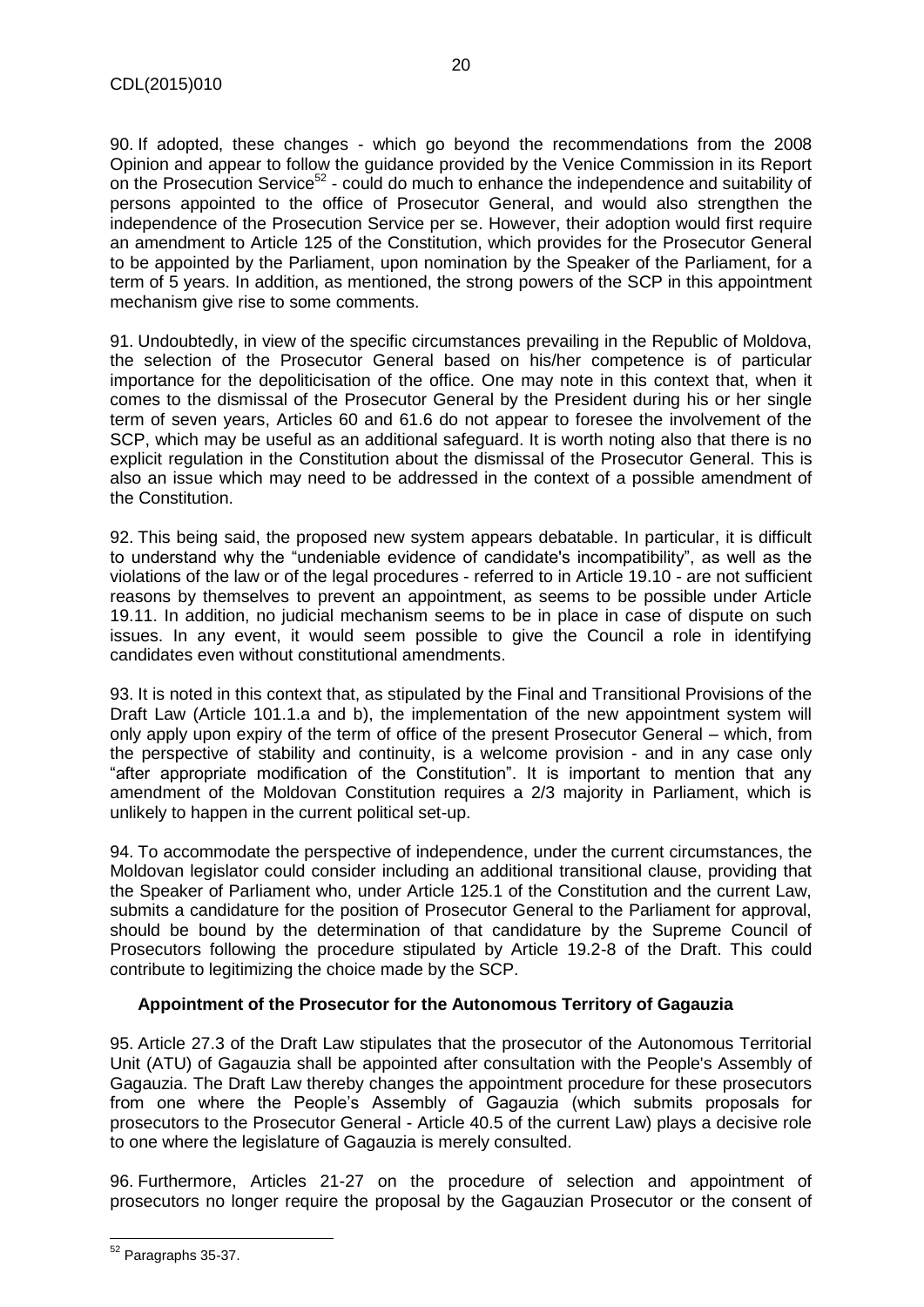the People's Assembly of Gagauzia for the appointment of prosecutors within Gagauzia.

97. Neither of these proposed changes seems to be in line with Article 21 of the organic "Law on ATU of Gagauzia". Furthermore, no mention is made in the "Final and Transitional Provisions" of the Draft Law of the conditionality of such changes upon amendments to the Constitution and the above-mentioned Organic Law.

98. In this connection, during the visit to Chisinau, local interlocutors involved in the elaboration of the Draft Law expressed their concern that the ATU Gagauzia as an "integral"<sup>53</sup> part of the Republic of Moldova needs to fully embrace the new and progressive measures envisaged by the reform of the entire prosecution system. This concern is certainly legitimate. However, it is equally important to stress that, in the particular circumstances of the Republic of Moldova, any reform involving changes likely to infringe the Law on Gagauzia would undoubtedly be a highly sensitive/problematic step. Hence, in the preparation of such an important reform - which must in any case be based on broad consensus involving the various stakeholders concerned - all necessary attention should be paid to the broader social and political context and its potential implications. In no event should such reform be implemented without adequate consultation of representatives of Gagauzia<sup>54</sup>. It is also important to mention that, in accordance with Article 111 of the Constitution, organic laws governing the special status of ATU Gagauzia may only be amended with the vote of three fifths of the members of the Moldovan Parliament.

99. The Moldovan legislator may wish to consider a transitional solution, in line with Article 21.2 of the Law on Gagauzia, which would involve securing for the prosecutor of the ATU Gagauzia an *ex officio* membership in the Supreme Council of Prosecutors<sup>55</sup>, while bringing Article 27.3 of the Draft Law in compliance with Article 21.1 of the Law on Gagauzia; this would mean that the Prosecutor of Gagauzia would be appointed by the Prosecutor General at the proposal of the People's Assembly of Gagauzia, following prior consultation with the SCP, and not vice versa. In addition, to be in line with Article 21.3 of the Law on Gagauzia, Article 27 of the Draft Law should be supplemented with the provision that lower prosecutors within Gagauzia shall be appointed by the General Prosecutor of the Republic of Moldova upon the proposal of the Prosecutor of Gagauzia, with the consent of the People's Assembly, after prior consultation with the Superior Council of Prosecutors. In parallel, amendments in the spirit of the current version of Article 27 of the Draft Law may be launched, first to the Organic Law on Gagauzia, in consultation with all stakeholders concerned.

# **Appointment of other prosecutors - other human resources issues**

100.Article 21 of the Draft Law sets out the principles of a competition-based appointment of prosecutors, through an objective, impartial and transparent selection process. This is a welcome new provision.

101.In relation to the appointment of prosecutors, the SCP is provided with very strong powers. As stated in Article 27.2, a 2/3 majority of the SCP may always override objections made by the Prosecutor General. This is a new provision, aimed at strengthening the role of the Council in the appointment process and thereby its overall legitimacy. Here too, the Draft Law does not address potential disputes in situations where the refusal of the proposed candidate by the Prosecutor General is based on valid objections.

102. The Draft Law provides for a relatively elaborate procedure of the appointment of prosecutors of all levels. In particular, it introduces additional requirements for candidates to prosecutorial positions, including subjective personality criteria such as personal integrity

 $\overline{\phantom{a}}$ <sup>53</sup>See article 111, Constitution of the Republic of Moldova on the Autonomous Territorial Unit of Gagauzia.

<sup>54</sup>See also related comments in the "*Opinion on the Law on Modification and Addition in the Constitution of the Republic of Moldova in Particular Concerning the Status of Gagauzia",* CDL-AD (2002)20, 8-9 March 2002.

<sup>55</sup>Under the current Law, the Prosecutor Gagauzia is *ex officio* member of the "Board of the Public Prosecutor's Service", a consultative body for the organisation of the activity of the Prosecutor General. Such a body no longer exists in the Draft Law.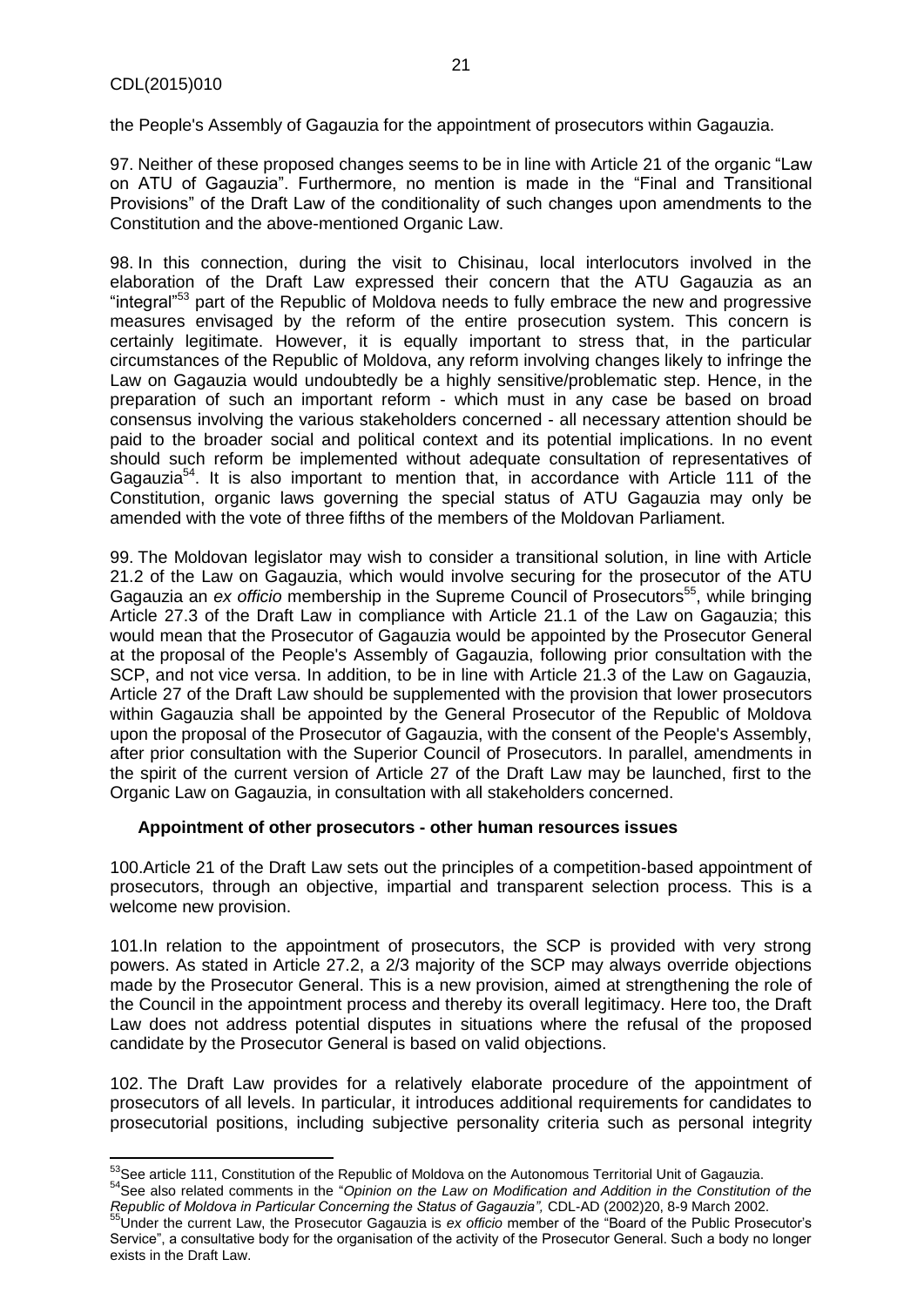(Article 19.3), a faultless reputation (Article 23.1.f) and, to a certain degree, observance of the rules and standards of professional ethics (Article 21.2.e and Article 23.2.d). Especially in a younger democracy, it would be important to ensure that these subjective criteria contribute to efficiency and do not allow for bias and abuse. The Draft Law should specify how to determine whether or not the candidates meet those criteria and perhaps also make it it possible for candidates to challenge decisions on appointments in court.

103.Similarly, there is a need to clarify the way in which the health check required under Article 24 for appointment and after every five years of service is to be implemented, with a view to ensuring that the information gathered thereby is not disclosed or stored in a manner incompatible with the right to respect for private life<sup>56</sup>. If needed, appropriate arrangements should be made to safeguard the right in a manner consistent with Article 8 ECHR. Moreover, it would be useful to specify which criteria will be of relevance in the "*psychological and psychiatric assessment of candidates for prosecutor's office and of prosecutors in office*".

#### **Performance evaluation**

104.In accordance with Article 30.2, prosecutors undergo performance evaluation only once every five years. As noted in the 2008 Opinion (paragraph 46), five years seems a long time to wait to formally point out possible deficiencies in the professional competence of a prosecutor; a more ongoing and frequent process of monitoring and evaluation by a prosecutor's supervisor would be more beneficial to their professional development. It is recommended to reduce the interval of five years and to clarify that training needs should be determined in a consultative process between the prosecutor and their superior(s).

# **6. Chapter VI. Ensuring the prosecutors' independence**

# <span id="page-21-0"></span>**Safeguards for prosecutor's independence**

105.Article 34 summarises the most important safeguards provided by the Draft Law for the prosecutors' independence. These mainly include the strict delineation of their duties, the appointment, suspension and dismissal procedures, their inviolability, their decisional discretion, and material, social and other resources and conditions.

106. Article 34.2 states that "in decision making, the prosecutor is independent, under the law", whereas, Article 34.1.d refers to the "decisional discretion" granted to prosecutors by law. As already emphasized, it is important to clarify, in the law, whether individual prosecutors shall act on the basis of the principle of legality (meaning prosecution of all cases fulfilling the elements of a crime) or the principle of opportunity (which allows for prosecutorial discretion as to the decision of whether or not to prosecute). A combined reading of Article 34.1.d ("decisional discretion"), Article 34.2 ("independent, under the law") and Article 3.4 ("taking "independently and unipersonally decisions on cases s/he examines") would suggest that the opportunity principle would be applicable here (see also comments on Article 3.1 above).

# *Hierarchical control - prosecutor's orders*

107.Under Article 34.3, if a decision taken by a prosecutor is "illegal", it can be cancelled "based on grounds by the superior prosecutor." This must presumably be understood in conjunction with Article 15.2.b, which specifies the actions to be taken by the superior prosecutor in the context of procedural hierarchy (see related comments). Furthermore, actions, inactions and acts of prosecutors may be challenged with the superior prosecutor and the decision taken by the latter can be challenged further in court (Article 34.4). While this provision, especially as regards the availability of judicial supervision, is in principle to be welcomed, it raises several issues.

 $\overline{\phantom{a}}$ <sup>56</sup>See ECtHR, *M S v. Sweden*, no. 20837/92, 27 August 1997 and *L H v. Latvia*, no. 52019/07, 29 April 2014.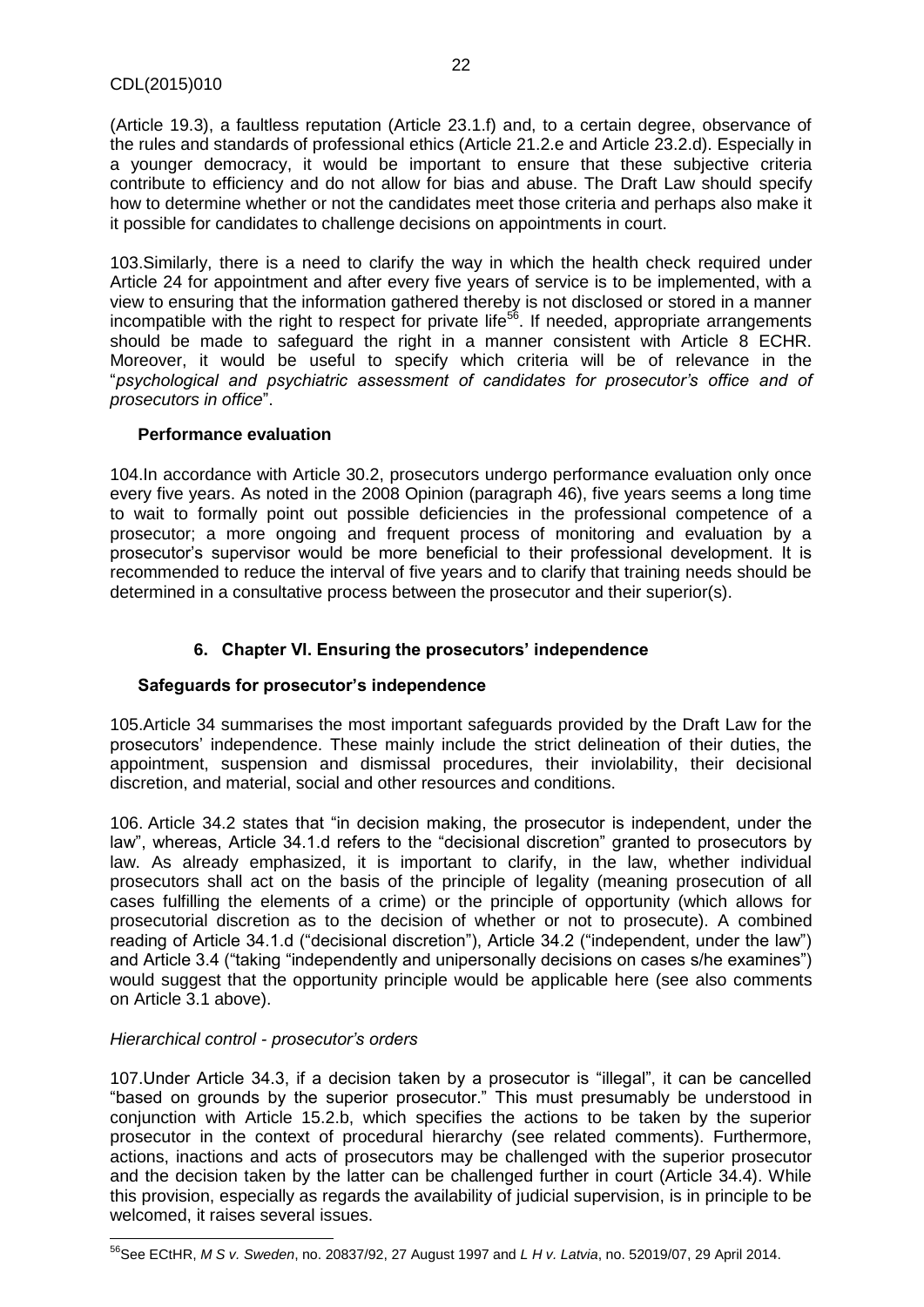108.First, it leaves some room for potential abuse, since Article 34.4 does not specify who may challenge the actions, inactions and acts of prosecutors, or how often they may do so. Some limitation as to who may challenge (e.g. only interested parties) and how often they may do so (e.g. a decision not to prosecute may only be challenged once) would serve the interest of legal certainty and clarity. As it stands, anyone could potentially challenge the decision not to prosecute someone, and such challenges could be made numerous times. Whilst this issue may be regulated in the Criminal Procedure Code, the necessary clarifications should be provided, either by expressly stating the modalities of such appeals, or by reference to other applicable provisions, e.g. in the Criminal Procedure Code.

109.In addition, although it would provide victims of crime with an opportunity to challenge a decision not to prosecute, Article 34.4 does not solve fundamental questions raised in the 2008 Opinion, namely: "Can a court of law compel a prosecutor to institute a prosecution? Can a court of law restrain a prosecutor from prosecuting?"<sup>57</sup> There is thus a need to clarify the scope of the challenge set out in this provision.

#### **Prosecutor's inviolability**

110.It is important for their independence that prosecutors enjoy inviolability, although this should not be absolute (an exception may be made, for example, in cases of corruption). As stated in Article 35.1<sup>58</sup>, inviolability (partial or full) of prosecutors is meant to contribute to the protection of prosecutors' independence in decision-making. Article 35 actually appears to cover both functional (substantial) immunity and procedural guarantees (judicial inviolability).

111.The restriction on powers of search and seizure in Article 35.2 aimed at protecting the inviolability of a prosecutor is in principle appropriate. However, the restriction extends only to "his/her" goods, objects, documents or correspondence rather than what is in his or her possession. This could lead to unjustified interference with the right to respect for private life under Article 8 of the ECHR and to a breach of the prohibition on self-incrimination under Article 6(1) as a result of undue emphasis on who has title to the items in question at the time of the search and seizure. Hence, the inviolability mentioned in Article 35 should cover all items in the prosecutor's possession.

112.Article 35.3 notes that a prosecutor "*cannot be held legally liable for his/her opinion expressed within criminal prosecution and in the process of contributing to justice*". Whilst this provision appears to cover some aspects of the prosecutorial function, e.g. statements by the prosecutor that in his/her opinion, a person is guilty of a crime, it does not cover the entire range of actions undertaken by prosecutors in the fulfilment of their duties, such as ordering various investigative activities, procedural actions, etc. The provision should be phrased more widely, for example by stating that the prosecutor enjoys inviolability/immunity for lawful official actions taken in the course of his/her duties.

113.A further important aspect in ensuring prosecutor's inviolability is the question as to who investigates and prosecutes cases against members of the Prosecution Service. Under Article 35.4, criminal prosecution against a prosecutor may only be initiated by the Prosecutor General. Also, criminal prosecution against the Prosecutor General can now only be initiated by a prosecutor appointed by the SCP (Article 35. 5), and not, as in the current Law, by the Parliament at the proposal of the Speaker. This is a welcome stipulation intended to enhance the independence of the Prosecutor General. However, since the Prosecution Service is a hierarchically organized and centralized body, it may be difficult for prosecutors to investigate criminal cases against other prosecutors (especially against the Prosecutor General). The Draft Law should clarify how investigations into possible criminal conduct of prosecutors are to be undertaken, and ensure that a mechanism exists whereby

 $\overline{\phantom{a}}$ 

<sup>&</sup>lt;sup>57</sup>2008 Opinion, Paragraph 18.

<sup>58</sup>"*Prosecutor's inviolability provides safeguards of protection against any interference and intrusion in his her work*" (Article 35.1).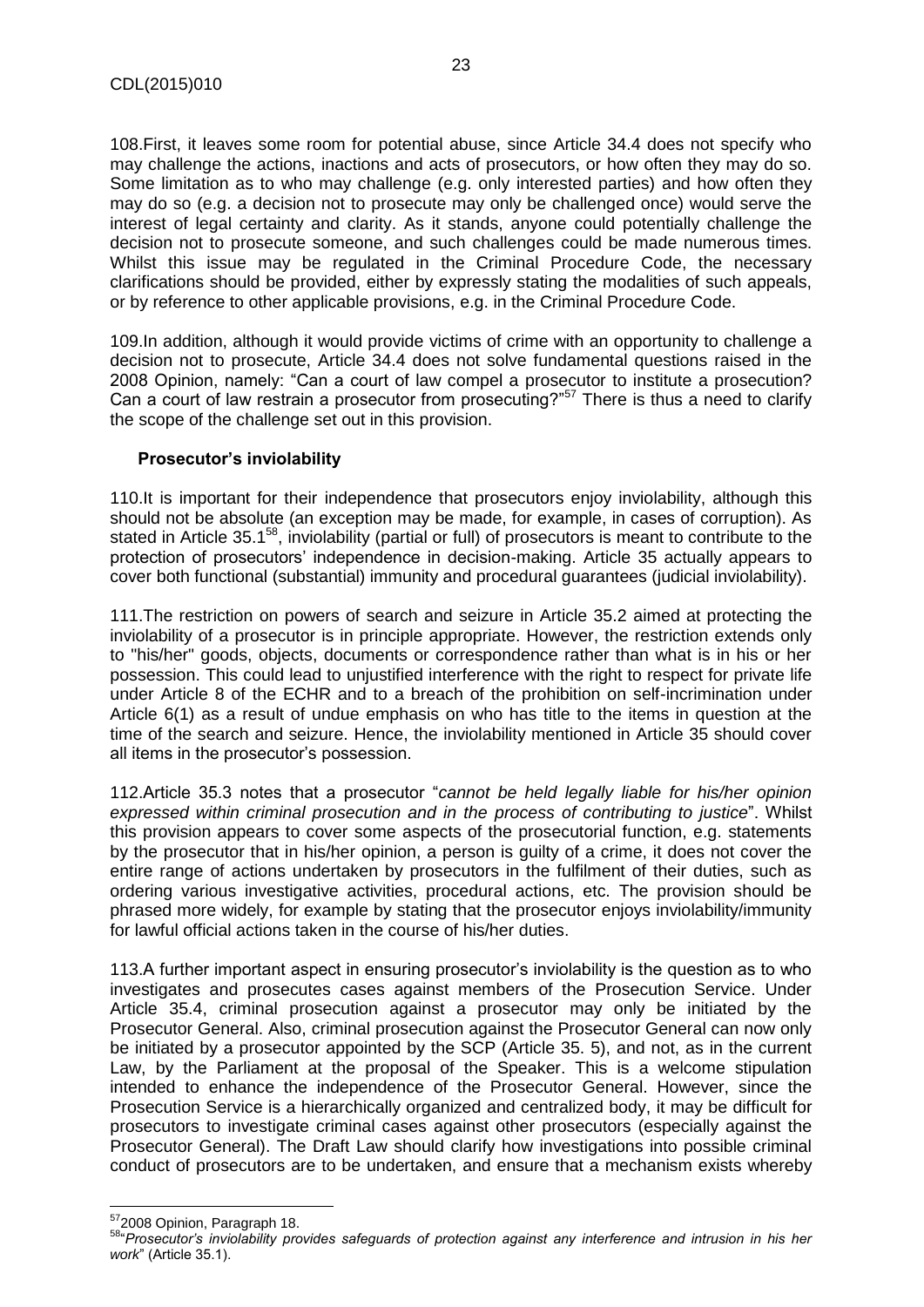independence from the hierarchy of the Prosecution Service is guaranteed to those in charge of such investigations. Consideration may be given to assigning this task to an existing independent body or creating a separate independent body for this purpose.

## **7. Chapter VII. Incentive measures. Disciplinary and patrimonial liability**

#### <span id="page-23-0"></span>**Incentive measures**

114.Article 36 on incentive measures is unchanged from the provisions in the current Law, apart from the absence of any reference to conferring a higher classification grade or a special military grade. The arrangements for providing the incentives listed are not in themselves problematic; however, as regards the awarding of bonuses in particular, the observation in the 2008 Opinion that this should be done "*in a very objective, impartial and transparent manner (...) [and that there] are doubts about a body which is largely selected by prosecutors exercising such functions*" <sup>59</sup> remains relevant. It would be appropriate, therefore, for the provision of incentive measures to be reasoned and to be linked as much as possible to the procedure for performance evaluation. Article 36 should be revised accordingly.

# **Disciplinary liability and disciplinary sanctions**

115.Under Article 37, provisions on disciplinary liability shall apply to prosecutors in office, as well as to prosecutors "who have ceased labour relationship", before the expiration of the time-limits provided for in Article 41. Under Article 41.1, prosecutors may be held disciplinarily liable within one year from the date of committing the disciplinary offence (with certain specified exceptions in Article 41.2). It is understood that this extension to prosecutors having ceased their employment (see Article 37) aims at preventing resignation being used to evade accountability for wrongdoing. However, applying the provisions to persons no longer occupying the position of a prosecutor seems to contradict Article 42.1, which lays down that disciplinary sanctions shall apply to prosecutors in office.

116.The 3 years extension of disciplinary liability for the violations mentioned under Article 39 (b), (c) and (e) is problematic. Firstly, because of the vagueness of the formulation of the violations concerned (see comments below). Secondly, the focus is on the nature of the violations rather than the reasons for disciplinary action not being taken before the regular time-limit of one year. Such reasons may include deliberate concealment or cases where the facts only come to light in judicial proceedings (especially ones in which a miscarriage of justice is established) at a later date. It is only these latter considerations which should justify a departure from the limitation period. Article 41 should be revised accordingly*.*

117.Disciplinary sanctions are "in force" one year from their application, during which the prosecutor cannot be promoted to a higher position and cannot benefit from incentive measures (Article 42.5). It is suggested to reconsider this provision. On the one hand, a warning or a reprimand is usually not "in force" for a specific period of time, but simply stands. On the other hand, it appears inflexible to exclude promotion etc. for a certain time regardless of the individual circumstances.

# **Disciplinary offences**

118.It is important, in light of their independence, that prosecutors have security of tenure. The terms under which they may be sanctioned (even removed from office) should therefore be phrased clearly and unambiguously. The Draft Law generally complies with these principles both in substantive and procedural terms.

119.However, the concern expressed in the 2008 Opinion as to the vagueness of some of the disciplinary offences remains applicable to a number of those listed in Article 39 of the

 $\overline{\phantom{a}}$ <sup>59</sup>Paragraph 51.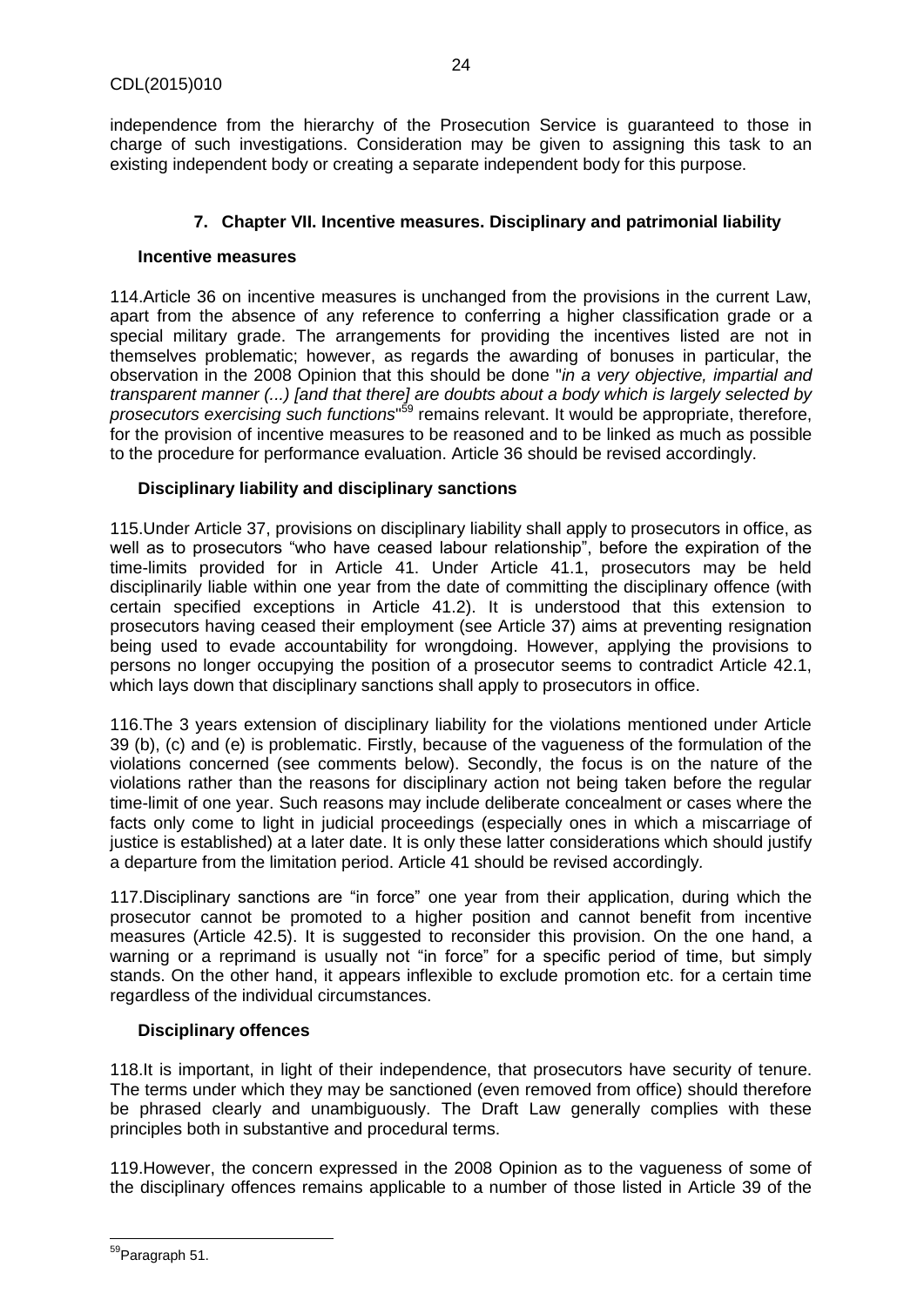Draft Law, notably, those in paragraph  $1(b)$  and  $(d)^{60}$ . As the Venice Commission has observed, with such provisions it is difficult if not impossible to "*distinguish between failure to*  work and the more subjective assessment of the quality of decisions which are made<sup>®1</sup>. In addition, there are violations which duplicate each other: there is "improper performance of duties" but also "failure or delay in fulfilling the duties" and "violation […] of the deadlines of fulfilling the procedural actions."<sup>62</sup> Similarly, Article 39.f and 39.m list violations of provisions concerning incompatibilities and restrictions/prohibitions under the law, which is not problematic in itself, but requires a clear reference to where those incompatibilities and restrictions are listed. Also, Article 39 (k) lists "serious violation of working regime". To avoid such problems of vagueness and undue duplication, the concerned provisions should be refined and clarified.

120.In addition, in accordance with Article 42.2 stating that disciplinary sanctions must be proportionate to the severity of the offence committed, it is recommended that disciplinary offences in Article 39 be set out according to levels of severity or gravity.

#### **Disciplinary proceedings**

121.Disciplinary cases against prosecutors are decided by the Disciplinary Board in accordance with the procedure specified in Chapter VII (Articles 43 to 54). In accordance with Article 44.1, disciplinary cases may be commenced - by means of a notification - by any interested person, members of the SCP, the Evaluation Board and the Inspection of Prosecutors. The notification, to be submitted to the Secretariat of the SCP, is subsequently forwarded to the Inspection of Prosecutors. After verification of the notification, the Inspection decides to either terminate the disciplinary proceedings or, where grounds for disciplinary liability are identified, to submit the file, together with the inspector's related report, to the Disciplinary Board. Once a decision is taken by the Disciplinary Board, it may be appealed to the SCP (Article 54.1). The SCP is subject to judicial review by the Supreme Court of Justice. The procedure, with its different steps (including the requirement to go through the Secretariat of the SCP) seems quite elaborate; consideration may be given to simplifying it.

122.In the 2008 Opinion, the Commission raised the concern that any member of the Superior Council who had initiated disciplinary proceedings was not then precluded from voting on a decision with respect to the suspension of a prosecutor as a sanction<sup>63</sup>. This possibility does not arise precisely in the same way in the Draft Law, as there is no provision allowing for the suspension of prosecutors by the Disciplinary Board. However, the same issue of impartiality does arise in a different form as there is no provision precluding the SCP member who has initiated disciplinary proceedings from taking part in the determination of an appeal against a decision of the Disciplinary Board.

123.Disciplinary proceedings may also be taken against members of the Superior Council. If any such member appeals a decision against him/herself taken by the Disciplinary Board, the Draft Law should prevent him/her from hearing the case against him/herself, so as to avoid any threats to the impartiality required of members of the Superior Council. This situation appears to be covered by Article 81 requiring SCP members to abstain from participating in the examination of issues where doubts may be raised about their objectivity. This provision, somewhat broadly formulated, could be complemented (for example in Article 54) by adding a clear reference to certain obvious cases where members of the SCP should be excluded, such as participation in the hearing of a disciplinary case brought against oneself, or participation in a hearing that they themselves have initiated.

 $\overline{\phantom{a}}$ 

<sup>&</sup>lt;sup>60</sup>"b) intentional misapplication or improper application of repeated grave negligence of legislation, if it is not justified by the change of the practice in application of legal norms established in the current legal system or in the system of jurisprudence; (...) d) interference with the activity of another prosecutor or interventions of any kind with authorities, institutions or officials for a solution another than within the legal provisions in force of some requests, claiming or accepting resolution of personal interests or interests of his/her family members". <sup>61</sup>See 2008 Opinion, paragraph 52.

 $62$  Paragraphs (a), (j) and (c) respectively.

<sup>63</sup> Paragraph 66.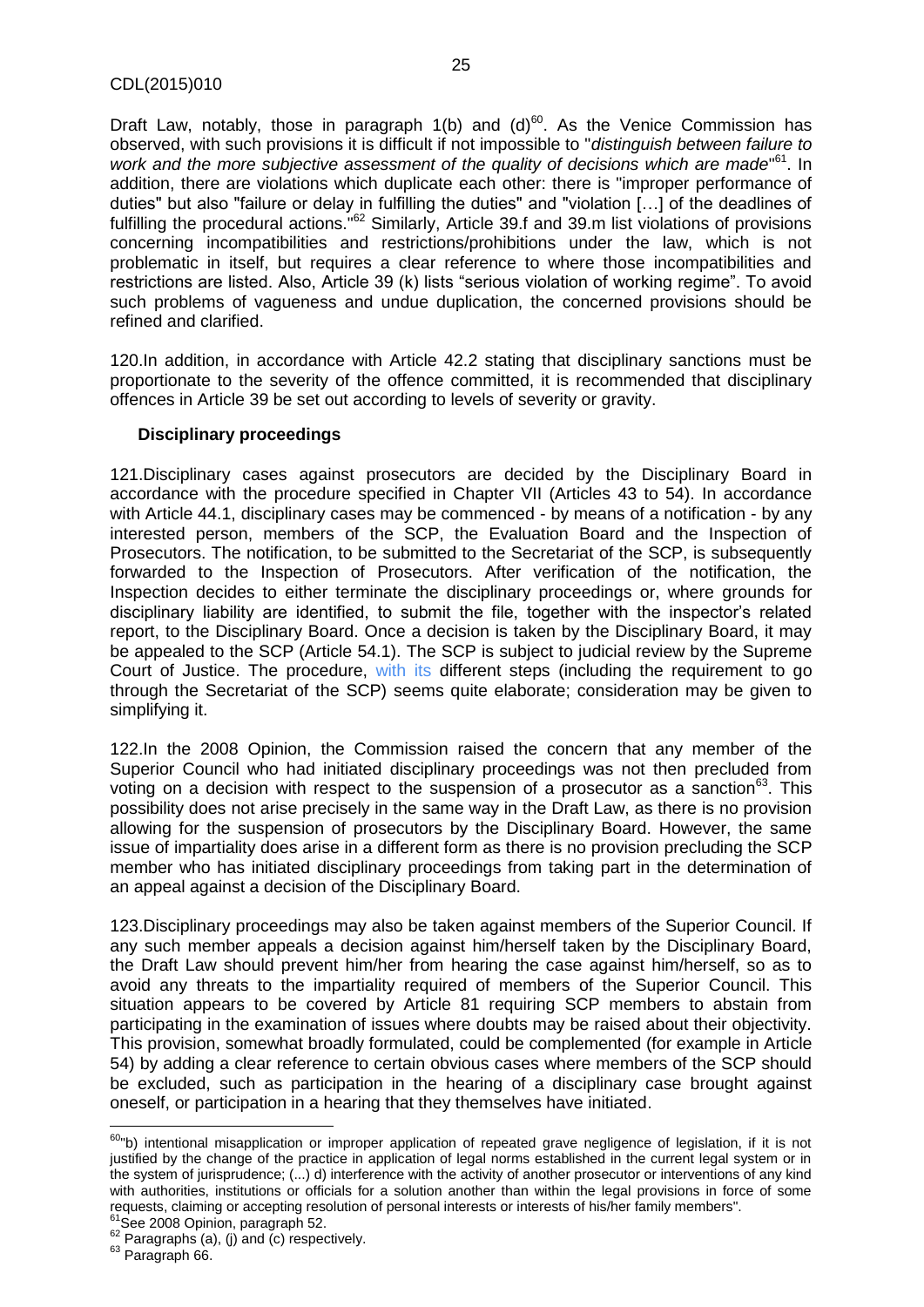# **Inspection of prosecutors**

124.The introduction in Article 55 of an Inspection of Prosecutors to be selected by public competition (to be organized by the General Prosecutor's Office) is appropriate. It would be desirable for such a competition to be regulated in a similar manner as that for prosecutors, with an evaluation board subordinated to the SCP to ensure that the requirements for becoming an inspector are met. Furthermore, the Draft Law should include precise criteria for judging whether a particular candidate is qualified to be an inspector.

125.Furthermore, the functions conferred on the inspection of prosecutors by article 55.7 seem to overlap with those of Boards under the SCP, at least where individual issues are involved; however, the Inspection is subordinated to the Prosecutor General (article 55.1 and 55.6) rather than the Council. It is recommended that article 55 be reviewed with a view to addressing the inconsistency noted.

# **Dismissal of the Prosecutor General**

126. As previously noted, there is no constitutional mechanism for the dismissal of the Prosecutor General. Under Article 61.6.2 of the Draft Law, the Prosecutor General may be removed from office by the President of the Republic when a disciplinary sanction of dismissal having been applied to him/her becomes irrevocable (Article 61.1.c). Under Article 40.1.d, dismissal may be applied as a disciplinary sanction by the Disciplinary Board of the SCP in not explicitly defined grave cases ("as a result of committing a disciplinary offence"). Under Article 39, there are disciplinary offences, in particular lit. j), k), l) and quite especially n), which are described in a too vague manner. Moreover, under Article 44, any person can claim such alleged disciplinary offences in his/her notification.

127.It is also noted that, among the reasons for dismissal of prosecutors, thus including the Prosecutor General, Article 61 lists "being medically regarded as unable to work for fulfilling the duties". This should be determined by a medical certificate. It should also be made clear whether the decision of the President to dismiss the Prosecutor General on this account is subject to judicial challenge so as to provide a safeguard against any abuse of this power.

128.In view of the above comments, it is recommended to include in the Draft Law a specific mechanism for the dismissal of the Prosecutor General, distinct from the provisions regulating dismissal of other prosecutors and based on clear conditions and criteria (see also related comments under the section on "Appointment of the Prosecutor General").

# **8. Chapter XI. Superior Council of Prosecutors**

<span id="page-25-0"></span>129.Chapter XI regulates the mandate, composition, competence and operation of the SCP (SCP), which is, alongside the General Assembly of Prosecutors, one of the two bodies of self-administration of the Prosecution Service. As indicated in Article 71, the Council is an independent body with the status of legal personality, set up in order to *"participate in establishing, operation and ensuring the self-administration of the prosecution system*".

130. It is worthwhile recalling, in this connection, that the draft Law refers to the Prosecution Service as an "*autonomous public institution within the judiciary*" (Article 1), thereby providing it with a specific place in the constitutional structure of the country. However, while the representative body of judges - the Superior Council of the Magistracy - has constitutional status<sup>64</sup>, the SCP is not mentioned in the Constitution. Given the key role of this body as a "*safeguard for the independence and impartiality of individual prosecutors*" (Article 71.2) and for the autonomy of the Prosecution Service (Article 68), it would be advisable, when the Moldovan Constitution is amended, to include in the Constitution basic provisions on its role, composition and functioning.

 $\overline{\phantom{a}}$ <sup>64</sup> Articles 122 and 123 of the Constitution.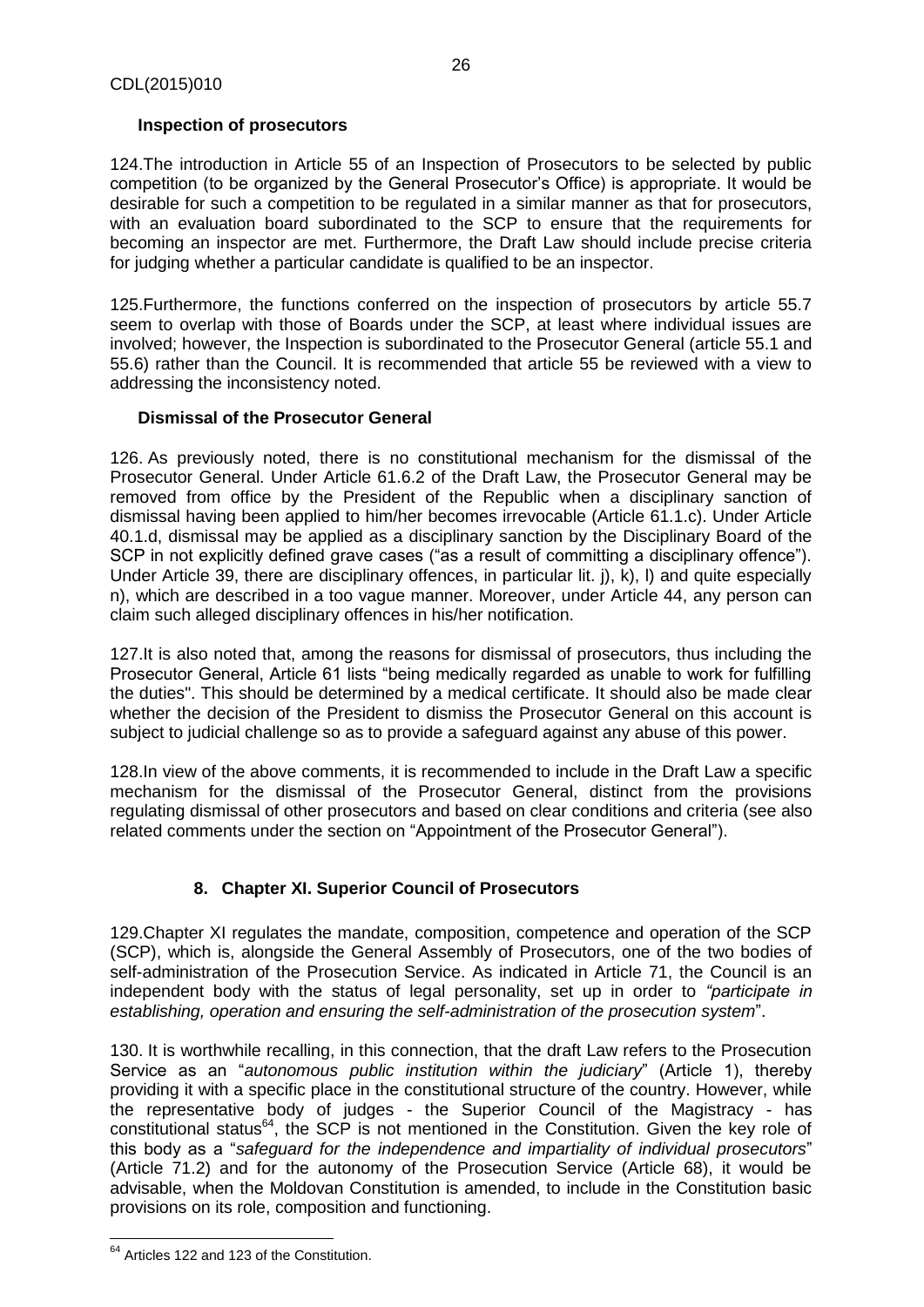#### **Membership and self-governing nature**

131. A wide membership range and greater competences (compared to the current Law) are envisaged for the SCP in the Draft Law, aimed at strengthening the independence of the Prosecution Service and its institutional autonomy. The Prosecutor General, the President of the Superior Council of the Magistracy and the Minister of Justice are *ex officio* members of the SCP. Six members are elected by the General Assembly of Prosecutors, from among all prosecutors in office, and three are elected by competition from among civil society and appointed by decision of the Parliament (Article 72). The self-governing nature of the SCP might be questioned given the *ex officio* membership of the Minister of Justice and of the President of the Superior Council of Magistracy. It is suggested to consider their membership being one without voting rights.

132. Regarding the civil society members of the SCP, it could be useful to specify, in the light of their relevance to the functioning of the criminal justice system, the most relevant sectors that they should come from (the bar, human rights NGOs etc.) and their suitable legal training/experience. In addition, their appointment by the Parliament seems problematic if the goal is really to have a Council free of political influence. If this system is maintained, one option could be to establish a committee within Parliament, on which all parties are represented equally, to deal, according to a transparent procedure, with the issue of appointment of civil society members. Another solution could be to provide for their appointment by representatives of their profession - Lawyers' Union, assembly of university senates, etc.

133.Prosecutors who are elected as members of the SCP are detached from office while serving on the Council. For the sake of their independence and impartiality while serving on the Council, it is suggested to preclude SCP members from becoming candidates for the appointment as Prosecutor General, for example by placing a bar on those who have been members within the 12 months prior to the process of selection.

# **Term of office**

l

134.Article 76 foresees a term of office for the elected SCP members of 4 years, but sets no limit to the number of times SCP members may be re-elected. This may have the undesirable effect of entrenching certain individuals in the SCP bureaucracy, and of SCP members losing their connection to prosecutorial practice, since during their term on the Council its members are not active prosecutors (Article 72.8). It is recommended to consider limiting SCP members to a single term in office or providing for some gap before re-election (two terms being the maximum suitable).

135.It is also noted that the duration of terms of members coincides with that of the SCP President<sup>65</sup>. A period of 3 years for the latter might be more appropriate so that candidates can be assessed from their initial service on the Council. Moreover, an arrangement whereby not all members are elected at the same time (one-third every two years), which could also limit the potential issue of the prosecutorial members being subordinate to the Prosecutor General, may be considered. This could also be addressed through the relevant transitional arrangements.

136. It is worth noting in this context that, as a novelty compared to the current Law (Article 83), the SCP President may only be elected, under Article 74 of the Draft Law, from among elected prosecutors-members. One might wonder whether such an option is not conducive to a corporatist approach within the Council.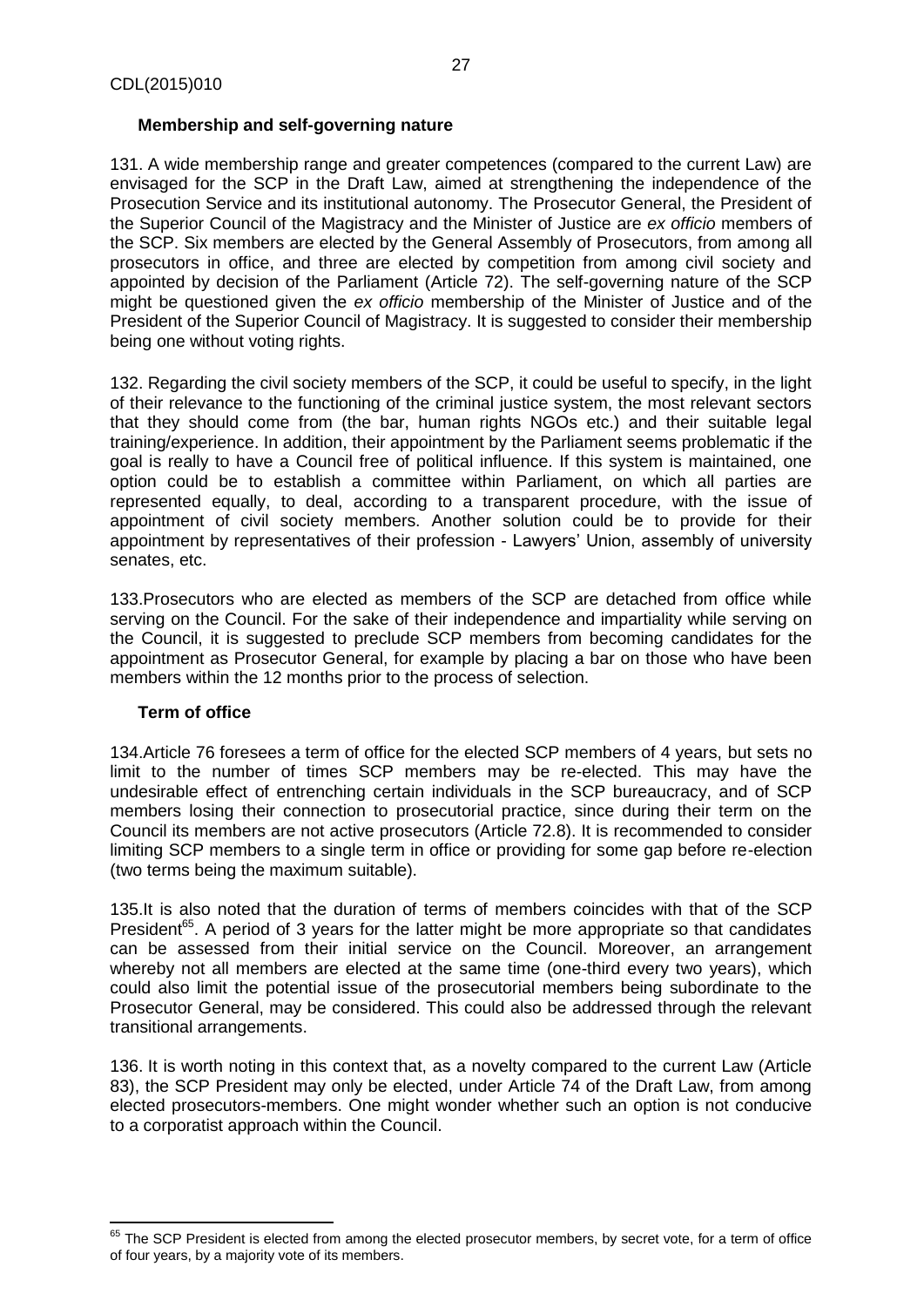# **Remuneration of SCP members**

137.According to Article 77, prosecutors who are members of the SCP receive a "salary" representing 75% of the salary of the Prosecutor General or their own salaries where higher, while members from civil society receive a "monthly allowance" amounting to 30% of the salary of the Prosecutor General. The difference is striking given that members from both categories are dedicating the same commitment to their work within the SCP. One justification for this difference may be that, whereas prosecutor members are detached from their office during the membership to the SCP (Article 72.8), this does not seem to be the case for civil society members. However, as required in Article 72.9, SCP members, except for *ex officio* members, cannot exercise any other gainful activity apart from teaching, creation and scientific activity or in public association. If some SCP members may earn a salary from such activities, the Draft Law does not seem to address the situation of lawyers who may be members of the SCP, for which the 30% "monthly allowance" may be too low. Clarification and, if needed, specific arrangements for this category of members, should be provided.

# **Recusal and abstention**

138.Article 81 rightly foresees non-participation of SCP members on matters where doubts about their objectivity may exist. It may be useful to be more explicit at least in two clear-cut cases: first, to specify that members of the SCP should not hear cases brought against themselves, and second, that they should not hear cases they themselves have initiated (see also comments related to the "Disciplinary proceedings*"* above).

# **Subordinated Bodies**

139. The 2008 Opinion<sup>66</sup> noted that too many boards were foreseen in the draft law examined then. Under the Draft Law, in addition to the SCP itself and the General Assembly of Prosecutors (a new self-administration body of the Prosecution Service), three subordinated bodies will be operating under the SCP: a) the Board for selection and career of prosecutors; b) the Board for prosecutor's performance evaluation; and c) the Disciplinary Board. In comparison to the previous draft law under review, this means that there is now one additional board under the SCP, namely the Board for prosecutor's performance evaluation. To reduce the number of boards, it is recommended to consider merging this Board with the Board for selection and career, so that there is one Board exercising both functions.

140.Article 86.2.13 and 86.2.14 authorises SCP boards to request the provision of documents and information that they need from prosecutors, public authorities and public and private legal entities and impose a duty on all of these bodies and persons to provide such documents and information. There is, however, no indication either as to the consequences of not fulfilling this obligation or as to how its implementation will take account of the privilege against self-incrimination and the right to respect for private life under Articles 6 and 8 of the ECHR. It is recommended to provide clarification on these matters and, if necessary, adequate guarantees for the respect of the fundamental rights that are engaged by this provision.

141. Article 88.4 provides standing to appeal to the SCP against decisions of the Boards not only to "*the persons against whom the decision was adopted*" but also to "*other persons,*  where *appropriate*". This lacks clarity as to who the latter might be. This provision should be revised to specify the persons concerned, i.e., for the decisions of Disciplinary Board, by making reference to Article 54.1 of the Draft Law.

# **Personnel and budget of the Prosecution Service**

142.Article 93 of the Draft Law provides that, in addition to prosecutors, the personnel of prosecution offices include civil servants (inspectors, consultants, specialists) and technical

 $\overline{\phantom{a}}$ <sup>66</sup>See 2008 Opinion, paragraph 56.